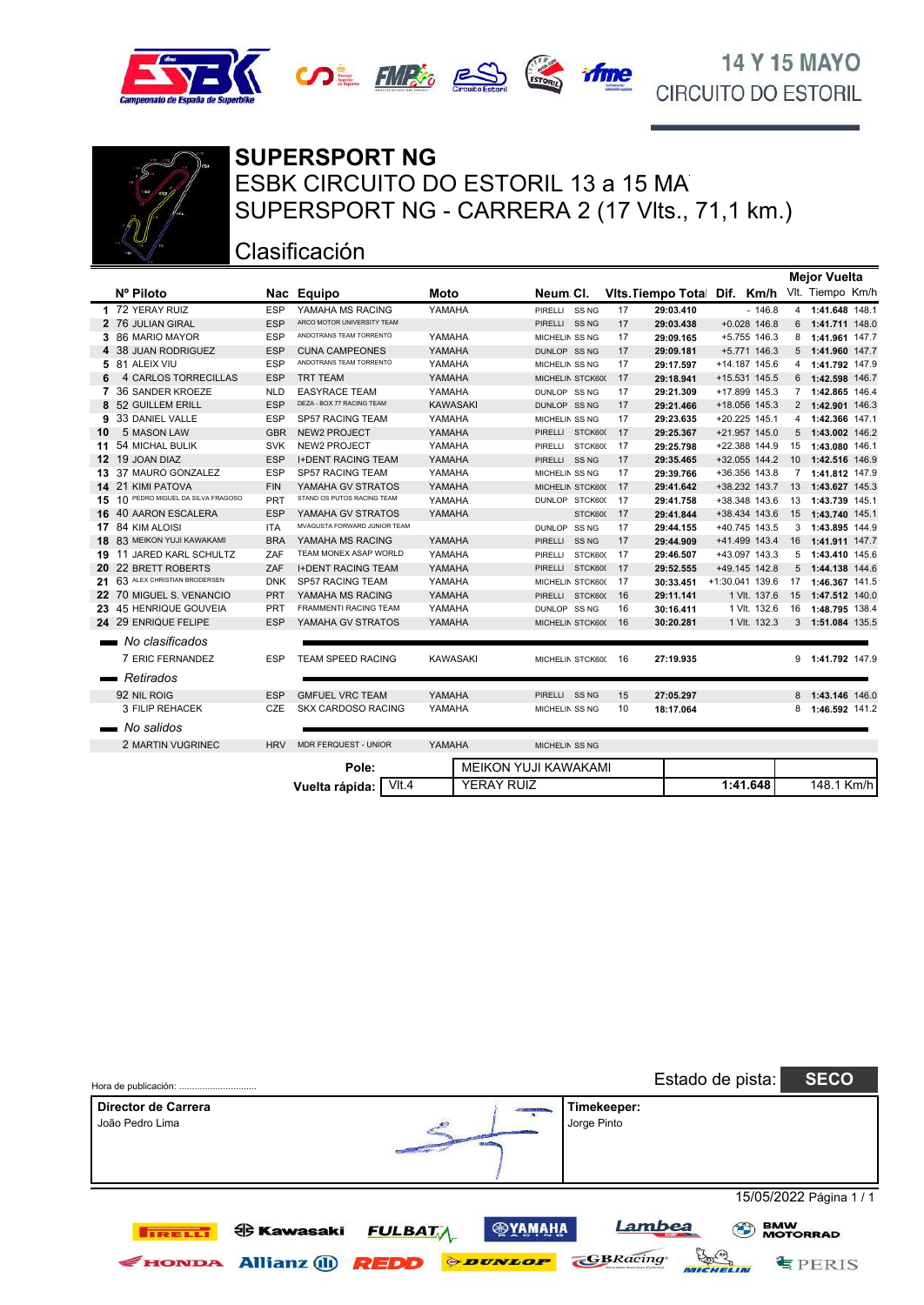





#### **SUPERSPORT NG**

SUPERSPORT NG - CARRERA 2 ESBK CIRCUITO DO ESTORIL 13 a 15 MAYO 2022

# Clasificación por Clase

|                | Nº Piloto                      |            | Nac Equipo                   | Moto     | Tiempo   | VIt. Total     |    | Dif.               |          | Km/h  |
|----------------|--------------------------------|------------|------------------------------|----------|----------|----------------|----|--------------------|----------|-------|
|                | <b>SSNG</b>                    |            |                              |          |          |                |    |                    |          |       |
| 1.             | 72 YERAY RUIZ                  | <b>ESP</b> | YAMAHA MS RACING             | YAMAHA   | 1:41.648 | $\overline{4}$ | 17 |                    |          | 148.1 |
|                | 2 76 JULIAN GIRAL              | <b>ESP</b> | ARCO MOTOR UNIVERSITY TEAM   |          | 1:41.711 | 6              | 17 | $+0.028$           | $+0.028$ | 148.0 |
| 3              | <b>86 MARIO MAYOR</b>          | <b>ESP</b> | ANDOTRANS TEAM TORRENTÓ      | YAMAHA   | 1:41.961 | 8              | 17 | $+5.755$           | $+5.727$ | 147.7 |
| $\overline{4}$ | <b>38 JUAN RODRIGUEZ</b>       | <b>ESP</b> | <b>CUNA CAMPEONES</b>        | YAMAHA   | 1:41.960 | 5              | 17 | $+5.771$           | $+0.016$ | 147.7 |
| 5.             | 81 ALEIX VIU                   | <b>ESP</b> | ANDOTRANS TEAM TORRENTÓ      | YAMAHA   | 1:41.792 | 4              | 17 | $+14.187$          | $+8.416$ | 147.9 |
|                | 36 SANDER KROEZE               | <b>NLD</b> | <b>EASYRACE TEAM</b>         | YAMAHA   | 1:42.865 |                | 17 | $+17.899$          | $+3.712$ | 146.4 |
|                | 52 GUILLEM ERILL               | <b>ESP</b> | DEZA - BOX 77 RACING TEAM    | KAWASAKI | 1:42.901 | 2              | 17 | +18.056            | $+0.157$ | 146.3 |
| 8              | 33 DANIEL VALLE                | <b>ESP</b> | <b>SP57 RACING TEAM</b>      | YAMAHA   | 1:42.366 | 4              | 17 | $+20.225$ $+2.169$ |          | 147.1 |
| 9              | 19 JOAN DIAZ                   | <b>ESP</b> | <b>I+DENT RACING TEAM</b>    | YAMAHA   | 1:42.516 | 10             | 17 | $+32.055 + 11.830$ |          | 146.9 |
| 10             | 37 MAURO GONZALEZ              | <b>ESP</b> | <b>SP57 RACING TEAM</b>      | YAMAHA   | 1:41.812 |                | 17 | $+36.356$ $+4.301$ |          | 147.9 |
| 11             | 84 KIM ALOISI                  | <b>ITA</b> | MVAGUSTA FORWARD JUNIOR TFAM |          | 1:43.895 | 3              | 17 | +40.745            | $+4.389$ | 144.9 |
| $12 \,$        | <b>83 MEIKON YUJI KAWAKAMI</b> | <b>BRA</b> | YAMAHA MS RACING             | YAMAHA   | 1:41.911 | 16             | 17 | $+41.499$          | $+0.754$ | 147.7 |
| 13             | <b>45 HENRIQUE GOUVEIA</b>     | <b>PRT</b> | <b>FRAMMENTI RACING TEAM</b> | YAMAHA   | 1:48.795 | 16             | 16 | Laps               | Laps     | 138.4 |
|                | $\blacksquare$ Retirados       |            |                              |          |          |                |    |                    |          |       |
|                | 92 NIL ROIG                    | <b>ESP</b> | <b>GMFUEL VRC TEAM</b>       | YAMAHA   | 1:43.146 | 8              | 15 |                    |          | 146.0 |
|                | <b>3 FILIP REHACEK</b>         | CZE        | <b>SKX CARDOSO RACING</b>    | YAMAHA   | 1:46.592 | 8              | 10 |                    |          | 141.2 |
|                |                                |            |                              |          |          |                |    |                    |          |       |
|                | • No salidos                   |            |                              |          |          |                |    |                    |          |       |
|                | 2 MARTIN VUGRINEC              | <b>HRV</b> | <b>MDR FERQUEST - UNIOR</b>  | YAMAHA   |          |                |    |                    |          |       |

| Hora de publicación:                   |                                      |                       |                            | Estado de pista: | <b>SECO</b>                                        |
|----------------------------------------|--------------------------------------|-----------------------|----------------------------|------------------|----------------------------------------------------|
| Director de Carrera<br>João Pedro Lima |                                      |                       | Timekeeper:<br>Jorge Pinto |                  |                                                    |
| <b>TRELL</b>                           | <b>ed Kawasaki</b><br><b>FULBATA</b> | <b>®УАМАНА</b>        | Lambea                     |                  | 15/05/2022 Página 1 / 2<br><b>BMW<br/>MOTORRAD</b> |
| <b>FIONDA</b>                          | <b>Allianz (ii)</b><br><b>REDD</b>   | <b><i>ODUNLOP</i></b> | <b>GBRacing</b>            | بع).             | FERIS                                              |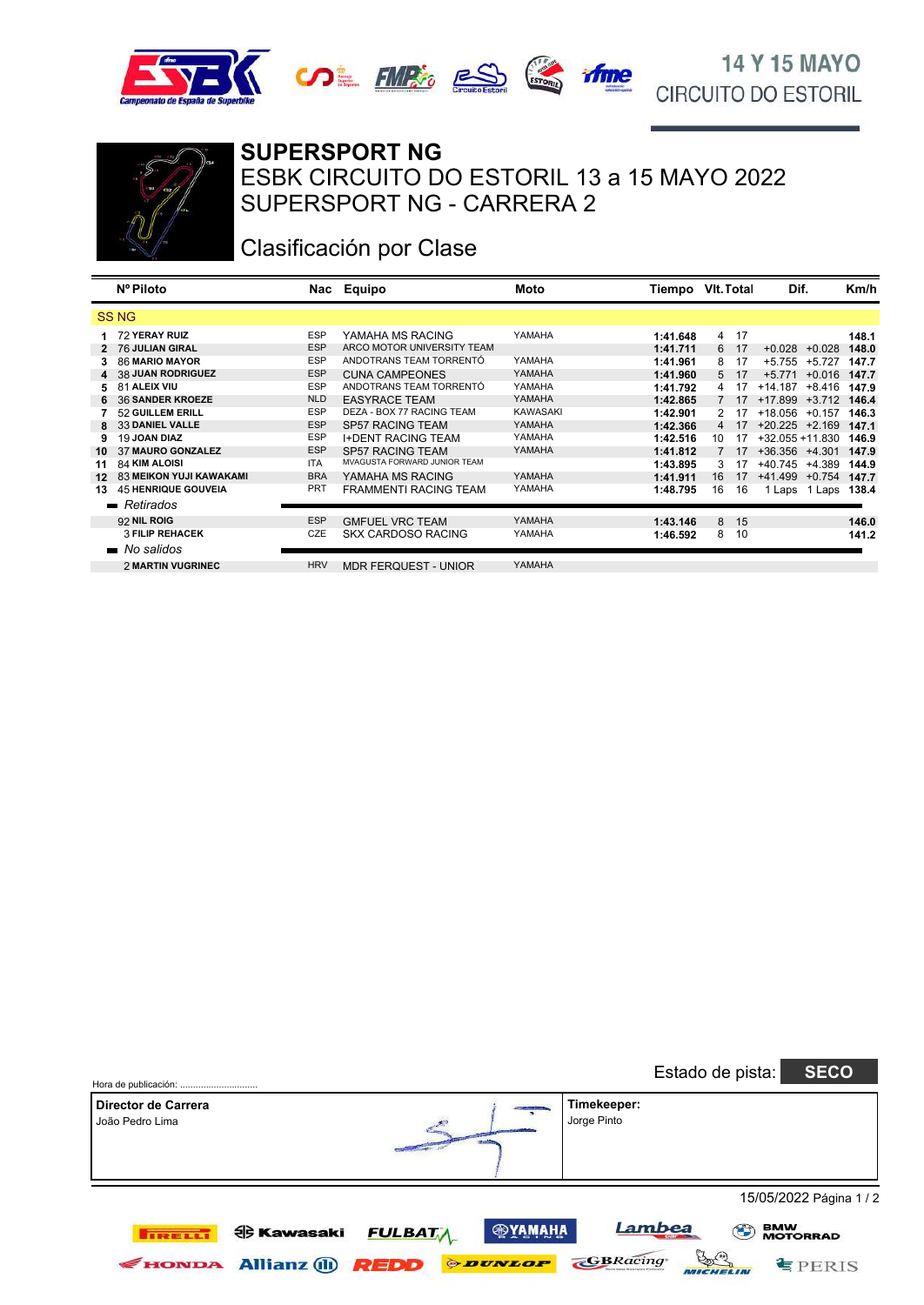





#### **SUPERSPORT NG**

SUPERSPORT NG - CARRERA 2 ESBK CIRCUITO DO ESTORIL 13 a 15 MAYO 2022

# Clasificación por Clase

|    | Nº Piloto                        | Nac        | Equipo                     | Moto            | Tiempo   | <b>VIt. Total</b> |      | Dif.                  | Km/h  |
|----|----------------------------------|------------|----------------------------|-----------------|----------|-------------------|------|-----------------------|-------|
|    | STCK600                          |            |                            |                 |          |                   |      |                       |       |
|    | <b>4 CARLOS TORRECILLAS</b>      | <b>ESP</b> | TRT TEAM                   | YAMAHA          | 1:42.598 | 6                 | -17  |                       | 146.7 |
|    | <b>5 MASON LAW</b>               | <b>GBR</b> | NEW2 PROJECT               | YAMAHA          | 1:43.002 |                   | 5 17 | $+6.426 + 6.426$      | 146.2 |
| 3. | <b>54 MICHAL BULIK</b>           | <b>SVK</b> | NEW2 PROJECT               | YAMAHA          | 1:43.080 | 15                | -17  | +0.431<br>+6.857      | 146.1 |
|    | 4 21 KIMI PATOVA                 | <b>FIN</b> | YAMAHA GV STRATOS          | YAMAHA          | 1:43.627 | 13                | 17   | +22.701 +15.844       | 145.3 |
| 5. | 10 PEDRO MIGUEL DA SILVA FRAGOSO | <b>PRT</b> | STAND OS PUTOS RACING TEAM | YAMAHA          | 1:43.739 | 13                | 17   | $+22.817$<br>$+0.116$ | 145.1 |
|    | 6 40 AARON ESCALERA              | <b>ESP</b> | YAMAHA GV STRATOS          | <b>YAMAHA</b>   | 1:43.740 | $15^{\circ}$      | 17   | $+22.903$<br>$+0.086$ | 145.1 |
|    | <b>11 JARED KARL SCHULTZ</b>     | ZAF        | TEAM MONEX ASAP WORLD      | YAMAHA          | 1:43.410 | 5                 | 17   | +4.663<br>+27.566     | 145.6 |
|    | 8 22 BRETT ROBERTS               | ZAF        | <b>I+DENT RACING TEAM</b>  | YAMAHA          | 1:44.138 | 5                 | - 17 | $+33.614$ $+6.048$    | 144.6 |
|    | 63 ALEX CHRISTIAN BRODERSEN      | <b>DNK</b> | <b>SP57 RACING TEAM</b>    | YAMAHA          | 1:46.367 | 17                |      | 17+1'14.510 +40.896   | 141.5 |
| 10 | 70 MIGUEL S. VENANCIO            | <b>PRT</b> | YAMAHA MS RACING           | YAMAHA          | 1:47.512 | 15                | 16   | 1 Laps 1 Laps         | 140.0 |
| 11 | 29 ENRIQUE FELIPE                | <b>ESP</b> | YAMAHA GV STRATOS          | YAMAHA          | 1:51.084 | 3                 | 16   | Laps 1'09.140         | 135.5 |
|    | $\blacksquare$ No clasificados   |            |                            |                 |          |                   |      |                       |       |
|    | <b>7 ERIC FERNANDEZ</b>          | <b>ESP</b> | TEAM SPEED RACING          | <b>KAWASAKI</b> | 1:41.792 | 9                 | 16   |                       | 147.9 |

| Hora de publicación:                   |                                          |                               |                                         |                            | Estado de pista: | <b>SECO</b>                       |
|----------------------------------------|------------------------------------------|-------------------------------|-----------------------------------------|----------------------------|------------------|-----------------------------------|
| Director de Carrera<br>João Pedro Lima |                                          |                               |                                         | Timekeeper:<br>Jorge Pinto |                  |                                   |
|                                        |                                          |                               |                                         |                            |                  | 15/05/2022 Página 2 / 2           |
| <b>TRELLI</b><br><b>FIONDA</b>         | <b>七 Kawasaki</b><br><b>Allianz</b> (ii) | <b>FULBATA</b><br><b>REDD</b> | <b>®YAMAHA</b><br><b><i>ODUNLOP</i></b> | <b>GBRacing</b>            | Lambea<br>(1)    | <b>BMW<br/>MOTORRAD</b><br>EPERIS |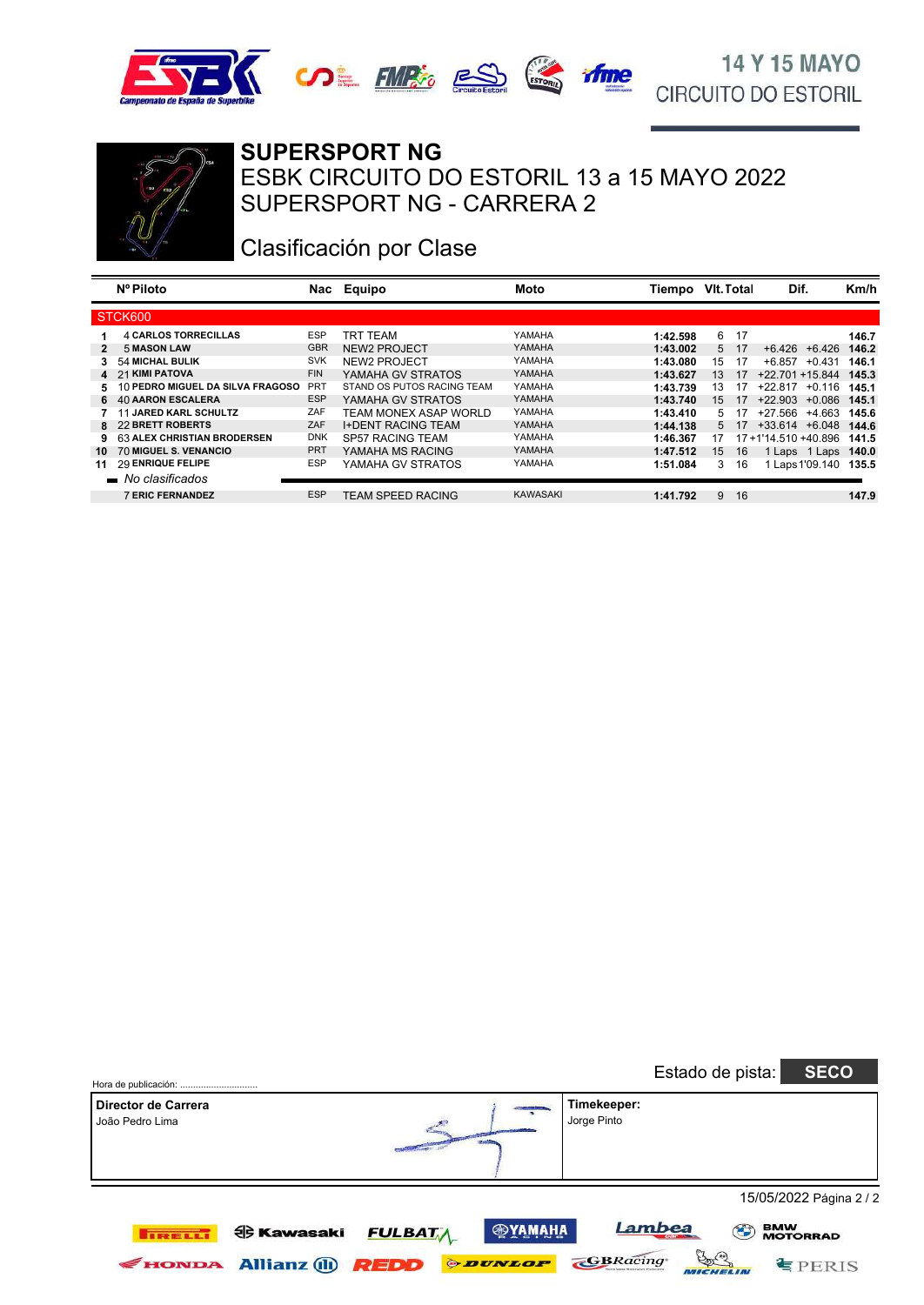



#### **SUPERSPORT NG**

SUPERSPORT NG - CARRERA 2 ESBK CIRCUITO DO ESTORIL 13 a 15 MAYO 2022

### Vuelta a vuelta

**IRELLI O** Kawasaki

|                         |                      |                           |                  |                  | Vuelta invalidada |                                               | Mejor Personal                 |                      | Mejor de la sesión            |                  | <b>B</b> Cruzando por el pit lane |                                     |                        |
|-------------------------|----------------------|---------------------------|------------------|------------------|-------------------|-----------------------------------------------|--------------------------------|----------------------|-------------------------------|------------------|-----------------------------------|-------------------------------------|------------------------|
| VIt.                    | <b>Tiempo</b>        |                           |                  |                  |                   | Sector 1 Sector 2 Sector 3 Sector 4 T. Sesión | VIt.                           | <b>Tiempo</b>        |                               |                  |                                   | Sector 1 Sector 2 Sector 3 Sector 4 | T. Sesión              |
|                         |                      | <b>FILIP REHACEK</b>      |                  |                  |                   | CZE                                           | $\overline{2}$                 | 1:42.768             | 21.113                        | 25.434           | 24.025                            | 32.196                              | 3:29.712               |
| 3                       |                      |                           |                  |                  |                   |                                               | 3                              | 1:41.894             | 21.053                        | 25.003           | 23.833                            | 32.005                              | 5:11.606               |
|                         |                      | <b>SKX CARDOSO RACING</b> |                  |                  |                   | YAMAHA                                        | $\overline{4}$                 | 1:42.274             | 21.035                        | 24.888           | 23.803                            | 32.548                              | 6:53.880               |
| $\mathbf{1}$            | 1:54.312             | 28.299                    | 26.463           | 25.469           | 34.081            | 1:54.312                                      | 5                              | 1:41.941             | 21.118                        | 24.855           | 23.809                            | 32.159                              | 8:35.821               |
| $\overline{2}$          | 1:48.081             | 22.182                    | 26.258           | 25.348           | 34.293            | 3:42.393                                      | 6                              | 1:41.835             | 21.067                        | 24.936           | 23.724                            | 32.108                              | 10:17.656              |
| 3                       | 1:47.245             | 21.904                    | 26.144           | 25.133           | 34.064            | 5:29.638                                      | $\overline{7}$                 | 1:42.278             | 21.075                        | 25.014           | 23.858                            | 32.331                              | 11:59.934              |
| 4                       | 1:47.114             | 21.899                    | 26.071           | 25.388           | 33.756            | 7:16.752                                      | 8<br>9                         | 1:42.311             | 21.246                        | 24.959<br>24.854 | 23.897<br>23.966                  | 32.209<br>32.093                    | 13:42.245<br>15:24.037 |
| 5                       | 1:47.195             | 22.078                    | 25.945           | 25.170           | 34.002            | 9:03.947                                      | 10                             | 1:41.792<br>1:41.994 | 20.879<br>21.024              | 24.894           | 23.864                            | 32.212                              | 17:06.031              |
| 6                       | 1:46.619             | 21.884                    | 25.897           | 24.994           | 33.844            | 10:50.566                                     | 11                             | 1:42.342             | 21.132                        | 25.097           | 23.870                            | 32.243                              | 18:48.373              |
| 7<br>8                  | 1:47.143<br>1:46.592 | 21.929<br>21.999          | 25.976<br>25.936 | 25.207<br>24.891 | 34.031<br>33.766  | 12:37.709<br>14:24.301                        | 12                             | 1:42.356             | 21.293                        | 24.942           | 23.917                            | 32.204                              | 20:30.729              |
| 9                       | 1:46.823             | 21.937                    | 25.983           | 25.130           | 33.773            | 16:11.124                                     | 13                             | 1:41.980             | 21.138                        | 24.889           | 23.845                            | 32.108                              | 22:12.709              |
| 10                      | 2:05.940B            | 21.914                    | 25.866           | 30.071           | 48.089            | 18:17.064                                     | 14                             | 1:42.002             | 21.124                        | 24.775           | 23.872                            | 32.231                              | 23:54.711              |
|                         |                      |                           |                  |                  |                   |                                               | 15                             | 1:42.478             | 21.020                        | 24.981           | 24.242                            | 32.235                              | 25:37.189              |
| 4                       |                      | <b>CARLOS TORRECILLAS</b> |                  |                  |                   | <b>ESP</b>                                    | 16                             | 1:42.746             | 21.053                        | 25.304           | 23.785                            | 32.604                              | 27:19.935              |
|                         | <b>TRT TEAM</b>      |                           |                  |                  |                   | YAMAHA                                        |                                |                      | PEDRO MIGUEL DA SILVA FRAGOS( |                  |                                   |                                     | <b>PRT</b>             |
| $\mathbf{1}$            | 1:47.684             | 25.521                    | 25.555           | 24.120           | 32.488            | 1:47.684                                      | <b>10</b>                      |                      | STAND OS PUTOS RACING TEAM    |                  |                                   |                                     | YAMAHA                 |
| $\overline{2}$          | 1:43.093             | 21.022                    | 25.093           | 24.118           | 32.860            | 3:30.777                                      |                                |                      | 27.278                        | 25.703           | 24.994                            |                                     | 1:51.132               |
| 3                       | 1:42.946             | 21.165                    | 25.132           | 24.005           | 32.644            | 5:13.723                                      | $\mathbf{1}$<br>$\overline{2}$ | 1:51.132<br>1:44.206 | 21.243                        | 25.440           | 24.405                            | 33.157<br>33.118                    | 3:35.338               |
| 4                       | 1:43.185             | 21.114                    | 25.035           | 24.391           | 32.645            | 6:56.908                                      | 3                              | 1:44.347             | 21.301                        | 25.351           | 24.489                            | 33.206                              | 5:19.685               |
| 5                       | 1:43.391             | 21.822                    | 25.000           | 24.078           | 32.491            | 8:40.299                                      | 4                              | 1:44.424             | 21.625                        | 25.322           | 24.405                            | 33.072                              | 7:04.109               |
| 6                       | 1:42.598             | 21.038                    | 25.084           | 23.928           | 32.548            | 10:22.897                                     | 5                              | 1:43.980             | 21.265                        | 25.270           | 24.378                            | 33.067                              | 8:48.089               |
| 7<br>8                  | 1:43.180             | 21.233                    | 25.129           | 24.134           | 32.684<br>32.848  | 12:06.077                                     | 6                              | 1:44.845             | 21.752                        | 25.465           | 24.359                            | 33.269                              | 10:32.934              |
| 9                       | 1:43.105<br>1:43.135 | 21.098<br>21.117          | 25.081<br>25.121 | 24.078<br>24.070 | 32.827            | 13:49.182<br>15:32.317                        | 7                              | 1:44.721             | 21.399                        | 25.405           | 24.583                            | 33.334                              | 12:17.655              |
| 10                      | 1:43.203             | 21.106                    | 25.231           | 24.109           | 32.757            | 17:15.520                                     | 8                              | 1:44.390             | 21.361                        | 25.381           | 24.540                            | 33.108                              | 14:02.045              |
| 11                      | 1:42.974             | 21.166                    | 25.082           | 24.059           | 32.667            | 18:58.494                                     | 9                              | 1:44.525             | 21.628                        | 25.247           | 24.599                            | 33.051                              | 15:46.570              |
| 12                      | 1:43.065             | 21.157                    | 24.978           | 24.194           | 32.736            | 20:41.559                                     | 10                             | 1:44.985             | 21.747                        | 25.418           | 24.667                            | 33.153                              | 17:31.555              |
| 13                      | 1:42.969             | 21.043                    | 25.099           | 24.266           | 32.561            | 22:24.528                                     | 11                             | 1:44.796             | 21.740                        | 25.598           | 24.357                            | 33.101                              | 19:16.351              |
| 14                      | 1:44.042             | 21.007                    | 25.038           | 25.179           | 32.818            | 24:08.570                                     | 12                             | 1:44.270             | 21.829                        | 25.303           | 24.248                            | 32.890                              | 21:00.621              |
| 15                      | 1:43.279             | 21.192                    | 25.150           | 24.105           | 32.832            | 25:51.849                                     | 13                             | 1:43.739             | 21.269                        | 25.190           | 24.328                            | 32.952                              | 22:44.360              |
| 16                      | 1:43.427             | 21.157                    | 25.156           | 24.248           | 32.866            | 27:35.276                                     | 14                             | 1:44.228             | 21.255                        | 25.349           | 24.440                            | 33.184                              | 24:28.588              |
| 17                      | 1:43.665             | 21.355                    | 25.185           | 24.462           | 32.663            | 29:18.941                                     | 15                             | 1:44.355             | 21.430                        | 25.407           | 24.379                            | 33.139                              | 26:12.943              |
|                         |                      | <b>MASON LAW</b>          |                  |                  |                   | <b>GBR</b>                                    | 16                             | 1:44.613             | 21.304                        | 25.392           | 24.441                            | 33.476                              | 27:57.556              |
| 5                       |                      | NEW2 PROJECT              |                  |                  |                   | YAMAHA                                        | 17                             | 1:44.202             | 21.587                        | 25.308           | 24.450                            | 32.857                              | 29:41.758              |
| $\mathbf{1}$            | 1:48.498             | 25.727                    | 25.836           | 24.233           | 32.702            | 1:48.498                                      | 11                             |                      | <b>JARED KARL SCHULTZ</b>     |                  |                                   |                                     | ZAF                    |
| $\overline{\mathbf{c}}$ | 1:43.600             | 21.294                    | 25.404           | 24.022           | 32.880            | 3:32.098                                      |                                |                      | TEAM MONEX ASAP WORLD         |                  |                                   |                                     | YAMAHA                 |
| 3                       | 1:44.000             | 21.690                    | 25.488           | 24.210           | 32.612            | 5:16.098                                      | $\mathbf{1}$                   | 1:51.843             | 27.626                        | 26.322           | 24.840                            | 33.055                              | 1:51.843               |
| 4                       | 1:43.324             | 21.052                    | 25.057           | 24.074           | 33.141            | 6:59.422                                      | 2                              | 1:44.677             | 21.484                        | 25.722           | 24.572                            | 32.899                              | 3:36.520               |
| 5                       | 1:43.002             | 21.189                    | 25.008           | 24.037           | 32.768            | 8:42.424                                      | 3                              | 1:44.034             | 21.462                        | 25.500           | 24.257                            | 32.815                              | 5:20.554               |
| 6                       | 1:44.224             | 21.112                    | 26.035           | 24.100           | 32.977            | 10:26.648                                     | 4                              | 1:44.219             | 21.619                        | 25.355           | 24.330                            | 32.915                              | 7:04.773               |
| 7                       | 1:43.252             | 21.268                    | 25.084           | 24.028           | 32.872            | 12:09.900                                     | 5 <sup>5</sup>                 | 1:43.410             | 21.237                        | 25.183           | 24.328                            | 32.662                              | 8:48.183               |
| 8                       | 1:43.403             | 21.197                    | 25.152           | 24.088           | 32.966            | 13:53.303                                     | 6                              | 1:45.320             | 21.750                        | 25.635           | 24.766                            | 33.169                              | 10:33.503              |
| 9                       | 1:43.071             | 21.108                    | 25.103           | 24.105           | 32.755            | 15:36.374                                     | 7                              | 1:44.669             | 21.713                        | 25.403           | 24.659                            | 32.894                              | 12:18.172              |
| 10                      | 1:43.148             | 21.216                    | 25.161           | 24.095           | 32.676            | 17:19.522                                     | 8                              | 1:43.922             | 21.513                        | 25.446           | 24.222                            | 32.741                              | 14:02.094              |
| 11                      | 1:43.293             | 21.235                    | 25.200           | 24.173           | 32.685            | 19:02.815                                     | 9                              | 1:44.285             | 21.418                        | 25.288           | 24.382                            | 33.197                              | 15:46.379              |
| 12                      | 1:43.419             | 21.225                    | 25.205           | 24.228           | 32.761            | 20:46.234                                     | 10                             | 1:45.208             | 21.766                        | 25.350           | 24.472                            | 33.620                              | 17:31.587              |
| 13                      | 1:43.889             | 21.314                    | 25.291           | 24.486           | 32.798            | 22:30.123                                     | 11                             | 1:46.406             | 22.315                        | 25.925           | 24.958                            | 33.208                              | 19:17.993              |
| 14                      | 1:43.386             | 21.215                    | 25.172           | 24.171           | 32.828            | 24:13.509                                     | 12                             | 1:45.072             | 21.661                        | 25.421<br>25.281 | 24.782                            | 33.208                              | 21:03.065<br>22:47.913 |
| 15                      | 1:43.590             | 21.267                    | 25.485           | 24.144           | 32.694            | 25:57.099                                     | 13                             | 1:44.848<br>1:44.239 | 21.751<br>21.273              | 25.435           | 24.604<br>24.386                  | 33.212<br>33.145                    |                        |
| 16                      | 1:43.617             | 21.114                    | 25.148           | 24.290           | 33.065            | 27:40.716                                     | 14<br>15                       | 1:44.324             | 21.489                        | 25.404           | 24.483                            | 32.948                              | 24:32.152<br>26:16.476 |
| 17                      | 1:44.651             | 21.648                    | 25.386           | 24.576           | 33.041            | 29:25.367                                     | 16                             | 1:44.583             | 21.334                        | 25.505           | 24.616                            | 33.128                              | 28:01.059              |
| 7                       |                      | <b>ERIC FERNANDEZ</b>     |                  |                  |                   | <b>ESP</b>                                    | 17                             | 1:45.448             | 21.517                        | 25.488           | 25.035                            | 33.408                              | 29:46.507              |
|                         |                      | TEAM SPEED RACING         |                  |                  |                   | KAWASAKI                                      |                                |                      |                               |                  |                                   |                                     |                        |
| $\mathbf{1}$            | 1:46.944             | 25.299                    | 25.373           | 24.218           | 32.054            | 1:46.944                                      |                                |                      |                               |                  |                                   |                                     |                        |
|                         |                      |                           |                  |                  |                   |                                               |                                |                      |                               |                  |                                   |                                     |                        |

**ФУАМАНА** 

**FULBATA** 

EHONDA Allianz (1) **REDD** *PEDD* 

Lambea

WICHELIN

**GBRacing** 

15/05/2022 Página 1 / 5

**§PERIS**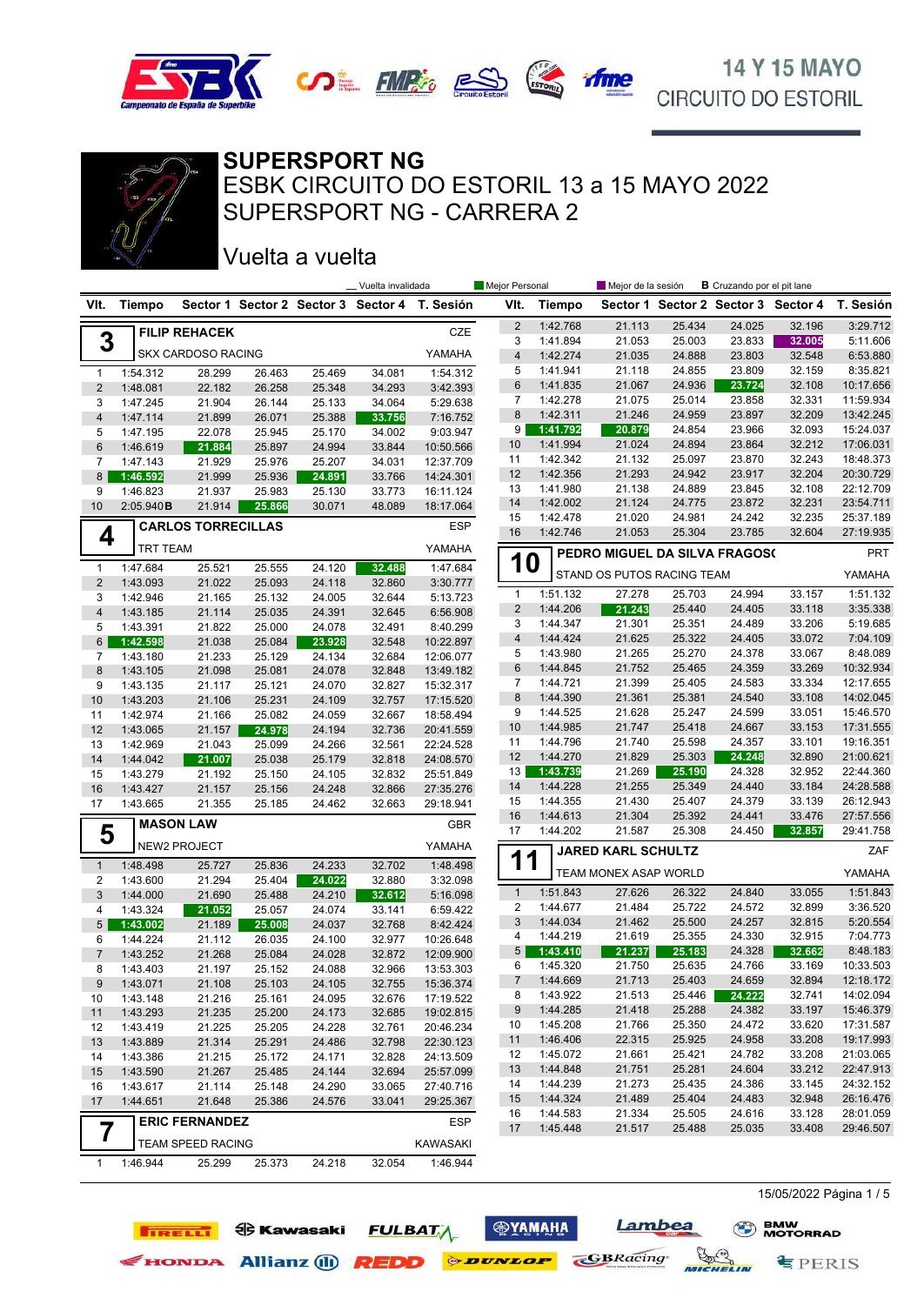



#### **SUPERSPORT NG**

SUPERSPORT NG - CARRERA 2 ESBK CIRCUITO DO ESTORIL 13 a 15 MAYO 2022

Vuelta a vuelta

**TIRELLI ED** Kawasaki

|                 |                      |                           |                  |                  | _ Vuelta invalidada |                                               | Mejor Personal |                      | Mejor de la sesión    |                  | <b>B</b> Cruzando por el pit lane   |                  |                      |
|-----------------|----------------------|---------------------------|------------------|------------------|---------------------|-----------------------------------------------|----------------|----------------------|-----------------------|------------------|-------------------------------------|------------------|----------------------|
| VIt.            | Tiempo               |                           |                  |                  |                     | Sector 1 Sector 2 Sector 3 Sector 4 T. Sesión | VIt.           | <b>Tiempo</b>        |                       |                  | Sector 1 Sector 2 Sector 3 Sector 4 |                  | T. Sesión            |
|                 | <b>JOAN DIAZ</b>     |                           |                  |                  |                     | <b>ESP</b>                                    | 15             | 1:45.561             | 21.731                | 25.525           | 24.954                              | 33.351           | 26:21.050            |
| 19              |                      |                           |                  |                  |                     |                                               | 16             | 1:45.366             | 21.734                | 25.530           | 24.588                              | 33.514           | 28:06.416            |
|                 |                      | <b>I+DENT RACING TEAM</b> |                  |                  |                     | YAMAHA                                        | 17             | 1:46.139             | 21.978                | 25.668           | 24.924                              | 33.569           | 29:52.555            |
| $\mathbf{1}$    | 2:04.420B            | 41.053                    | 25.981           | 24.456           | 32.930              | 2:04.420                                      |                |                      | <b>ENRIQUE FELIPE</b> |                  |                                     |                  | <b>ESP</b>           |
| $\overline{2}$  | 1:43.878             | 21.240                    | 25.346           | 24.417           | 32.875              | 3:48.298                                      | 29             |                      | YAMAHA GV STRATOS     |                  |                                     |                  | YAMAHA               |
| 3               | 1:43.331             | 21.064                    | 25.305           | 24.193           | 32.769              | 5:31.629                                      |                |                      |                       |                  |                                     |                  |                      |
| $\overline{4}$  | 1:43.444             | 21.050                    | 25.263           | 24.199           | 32.932              | 7:15.073                                      | $\mathbf{1}$   | 1:59.685             | 29.049                | 28.071           | 26.954                              | 35.611           | 1:59.685             |
| 5               | 1:43.003             | 20.885                    | 25.046           | 24.189           | 32.883              | 8:58.076                                      | 2              | 1:51.612             | 22.708                | 27.420           | 26.546                              | 34.938           | 3:51.297             |
| 6<br>7          | 1:43.050             | 20.976                    | 25.002           | 24.064           | 33.008              | 10:41.126                                     | 3<br>4         | 1:51.084<br>1:51.123 | 22.661                | 27.119           | 26.219<br>26.323                    | 35.085           | 5:42.381<br>7:33.504 |
| 8               | 1:42.971<br>1:42.660 | 21.066<br>20.807          | 25.057<br>25.002 | 24.075<br>24.017 | 32.773<br>32.834    | 12:24.097<br>14:06.757                        | 5              | 1:51.393             | 22.479<br>22.526      | 27.010<br>27.150 | 26.520                              | 35.311<br>35.197 | 9:24.897             |
| 9               | 1:42.770             | 20.871                    | 24.951           | 24.022           | 32.926              | 15:49.527                                     | 6              | 1:51.345             | 22.594                | 27.038           | 26.345                              | 35.368           | 11:16.242            |
| 10 <sup>1</sup> | 1:42.516             | 20.889                    | 24.931           | 23.907           | 32.789              | 17:32.043                                     | $\overline{7}$ | 1:52.176             | 22.671                | 27.136           | 26.693                              | 35.676           | 13:08.418            |
| 11              | 1:44.009             | 21.428                    | 25.634           | 24.235           | 32.712              | 19:16.052                                     | 8              | 1:52.258             | 22.834                | 27.354           | 26.593                              | 35.477           | 15:00.676            |
| 12              | 1:42.761             | 20.849                    | 24.982           | 24.043           | 32.887              | 20:58.813                                     | 9              | 1:52.769             | 22.812                | 27.416           | 27.031                              | 35.510           | 16:53.445            |
| 13              | 1:42.889             | 21.010                    | 25.043           | 23.968           | 32.868              | 22:41.702                                     | 10             | 1:52.730             | 22.760                | 27.673           | 26.644                              | 35.653           | 18:46.175            |
| 14              | 1:43.141             | 21.149                    | 25.009           | 24.029           | 32.954              | 24:24.843                                     | 11             | 1:58.853             | 29.386                | 27.570           | 26.878                              | 35.019           | 20:45.028            |
| 15              | 1:43.367             | 21.048                    | 25.177           | 24.130           | 33.012              | 26:08.210                                     | 12             | 1:55.950             | 26.437                | 27.202           | 26.793                              | 35.518           | 22:40.978            |
| 16              | 1:43.253             | 21.007                    | 25.133           | 24.100           | 33.013              | 27:51.463                                     | 13             | 2:01.026             | 32.055                | 27.295           | 26.341                              | 35.335           | 24:42.004            |
| 17              | 1:44.002             | 21.312                    | 25.246           | 24.319           | 33.125              | 29:35.465                                     | 14             | 1:53.410             | 22.675                | 27.527           | 27.340                              | 35.868           | 26:35.414            |
|                 |                      | <b>KIMI PATOVA</b>        |                  |                  |                     | <b>FIN</b>                                    | 15             | 1:52.774             | 22.826                | 27.857           | 27.094                              | 34.997           | 28:28.188            |
| 21              |                      |                           |                  |                  |                     |                                               | 16             | 1:52.093             | 22.727                | 27.041           | 26.414                              | 35.911           | 30:20.281            |
| $\mathbf{1}$    |                      | YAMAHA GV STRATOS         |                  |                  | 33.336              | YAMAHA<br>1:51.800                            | 33             |                      | <b>DANIEL VALLE</b>   |                  |                                     |                  | <b>ESP</b>           |
| 2               | 1:51.800<br>1:44.927 | 27.472<br>21.813          | 25.854<br>25.591 | 25.138<br>24.586 | 32.937              | 3:36.727                                      |                |                      | SP57 RACING TEAM      |                  |                                     |                  | YAMAHA               |
| 3               | 1:44.321             | 21.484                    | 25.414           | 24.506           | 32.917              | 5:21.048                                      | $\mathbf{1}$   | 1:49.303             | 26.428                | 25.692           | 24.666                              | 32.517           | 1:49.303             |
| 4               | 1:44.271             | 21.342                    | 25.368           | 24.490           | 33.071              | 7:05.319                                      | $\overline{2}$ | 1:43.207             | 21.035                | 25.537           | 24.180                              | 32.455           | 3:32.510             |
| 5               | 1:43.697             | 21.257                    | 25.147           | 24.423           | 32.870              | 8:49.016                                      | $\sqrt{3}$     | 1:43.276             | 21.394                | 25.274           | 24.094                              | 32.514           | 5:15.786             |
| 6               | 1:44.860             | 21.506                    | 25.534           | 24.594           | 33.226              | 10:33.876                                     | 4              | 1:42.366             | 20.718                | 24.884           | 24.077                              | 32.687           | 6:58.152             |
| 7               | 1:45.102             | 21.797                    | 25.306           | 24.691           | 33.308              | 12:18.978                                     | 5              | 1:42.721             | 20.863                | 25.209           | 24.082                              | 32.567           | 8:40.873             |
| 8               | 1:44.418             | 21.482                    | 25.345           | 24.454           | 33.137              | 14:03.396                                     | 6              | 1:42.691             | 20.901                | 25.087           | 24.019                              | 32.684           | 10:23.564            |
| 9               | 1:44.455             | 21.568                    | 25.433           | 24.463           | 32.991              | 15:47.851                                     | $\overline{7}$ | 1:42.824             | 20.952                | 25.047           | 24.130                              | 32.695           | 12:06.388            |
| 10              | 1:44.170             | 21.497                    | 25.434           | 24.365           | 32.874              | 17:32.021                                     | 8              | 1:43.218             | 21.097                | 25.036           | 24.198                              | 32.887           | 13:49.606            |
| 11              | 1:45.157             | 21.955                    | 25.611           | 24.679           | 32.912              | 19:17.178                                     | 9              | 1:42.971             | 20.986                | 25.063           | 24.181                              | 32.741           | 15:32.577            |
| 12              | 1:43.668             | 21.339                    | 25.177           | 24.218           | 32.934              | 21:00.846                                     | 10             | 1:43.358             | 21.289                | 25.152           | 24.091                              | 32.826           | 17:15.935            |
| 13              | 1:43.627             | 21.314                    | 25.160           | 24.355           | 32.798              | 22:44.473                                     | 11             | 1:43.039             | 21.249                | 25.127           | 23.974                              | 32.689           | 18:58.974            |
| 14              | 1:44.427             | 21.432                    | 25.312           | 24.289           | 33.394              | 24:28.900                                     | 12             | 1:43.794             | 21.010                | 25.112           | 24.650                              | 33.022           | 20:42.768            |
| 15              | 1:44.307             | 21.495                    | 25.762           | 24.176           | 32.874              | 26:13.207                                     | 13             | 1:47.856             | 20.985                | 25.141           | 28.873                              | 32.857           | 22:30.624            |
| 16              | 1:44.255             | 21.388                    | 25.258           | 24.275           | 33.334              | 27:57.462                                     | 14             | 1:42.967             | 20.951                | 25.067           | 24.294                              | 32.655           | 24:13.591            |
| 17              | 1:44.180             | 21.510                    | 25.291           | 24.204           | 33.175              | 29:41.642                                     | 15             | 1:42.735             | 20.887                | 25.000           | 24.059                              | 32.789           | 25:56.326            |
|                 |                      | <b>BRETT ROBERTS</b>      |                  |                  |                     | ZAF                                           | 16             | 1:42.892             | 20.974                | 24.960           | 24.072                              | 32.886           | 27:39.218            |
| 22              |                      | <b>I+DENT RACING TEAM</b> |                  |                  |                     | YAMAHA                                        | 17             | 1:44.417             | 21.062                | 24.932           | 24.841                              | 33.582           | 29:23.635            |
| $\mathbf{1}$    | 1:51.111             | 26.841                    | 25.680           | 25.160           | 33.430              | 1:51.111                                      | 36             |                      | <b>SANDER KROEZE</b>  |                  |                                     |                  | <b>NLD</b>           |
| 2               | 1:44.602             | 21.604                    | 25.437           | 24.472           | 33.089              | 3:35.713                                      |                |                      | EASYRACE TEAM         |                  |                                     |                  | YAMAHA               |
| 3               | 1:44.359             | 21.741                    | 25.508           | 24.290           | 32.820              | 5:20.072                                      | 1              | 1:50.575             | 26.980                | 25.813           | 24.942                              | 32.840           | 1:50.575             |
| 4               | 1:44.527             | 21.679                    | 25.367           | 24.421           | 33.060              | 7:04.599                                      | $\overline{2}$ | 1:43.287             | 21.400                | 25.121           | 24.091                              | 32.675           | 3:33.862             |
| 5               | 1:44.138             | 21.590                    | 25.229           | 24.496           | 32.823              | 8:48.737                                      | 3              | 1:42.920             | 20.946                | 25.091           | 24.293                              | 32.590           | 5:16.782             |
| 6               | 1:45.182             | 21.451                    | 25.472           | 24.868           | 33.391              | 10:33.919                                     | $\overline{4}$ | 1:42.905             | 20.974                | 25.112           | 24.054                              | 32.765           | 6:59.687             |
| 7               | 1:44.284             | 21.473                    | 25.268           | 24.839           | 32.704              | 12:18.203                                     | 5              | 1:43.198             | 21.252                | 25.081           | 24.081                              | 32.784           | 8:42.885             |
| 8               | 1:44.802             | 21.879                    | 25.272           | 24.376           | 33.275              | 14:03.005                                     | 6              | 1:42.925             | 21.067                | 25.108           | 23.954                              | 32.796           | 10:25.810            |
| 9               | 1:44.266             | 21.419                    | 25.492           | 24.401           | 32.954              | 15:47.271                                     | $\mathbf{7}$   | 1:42.865             | 21.055                | 25.049           | 23.950                              | 32.811           | 12:08.675            |
| 10              | 1:44.456             | 21.822                    | 25.424           | 24.270           | 32.940              | 17:31.727                                     | 8              | 1:43.415             | 21.206                | 25.157           | 24.019                              | 33.033           | 13:52.090            |
| 11              | 1:44.336             | 21.525                    | 25.441           | 24.253           | 33.117              | 19:16.063                                     | 9              | 1:43.233             | 21.117                | 25.122           | 24.052                              | 32.942           | 15:35.323            |
| 12              | 1:46.458             | 21.902                    | 25.311           | 26.187           | 33.058              | 21:02.521                                     | 10             | 1:43.514             | 21.383                | 25.190           | 24.059                              | 32.882           | 17:18.837            |
| 13              | 1:45.200             | 21.832                    | 25.330           | 24.849           | 33.189              | 22:47.721                                     | 11             | 1:43.622             | 21.247                | 25.203           | 24.251                              | 32.921           | 19:02.459            |
| 14              | 1:47.768             | 21.633                    | 25.322           | 27.359           | 33.454              | 24:35.489                                     | 12             | 1:43.285             | 21.197                | 25.136           | 24.210                              | 32.742           | 20:45.744            |
|                 |                      |                           |                  |                  |                     |                                               |                |                      |                       |                  |                                     |                  |                      |

**<b>SYAMAHA** 

**FULBATA** 

Exercise Allianz (1) REDD SERVICE CBRacing

Lambea

MICHELIN

15/05/2022 Página 2 / 5

**专PERIS**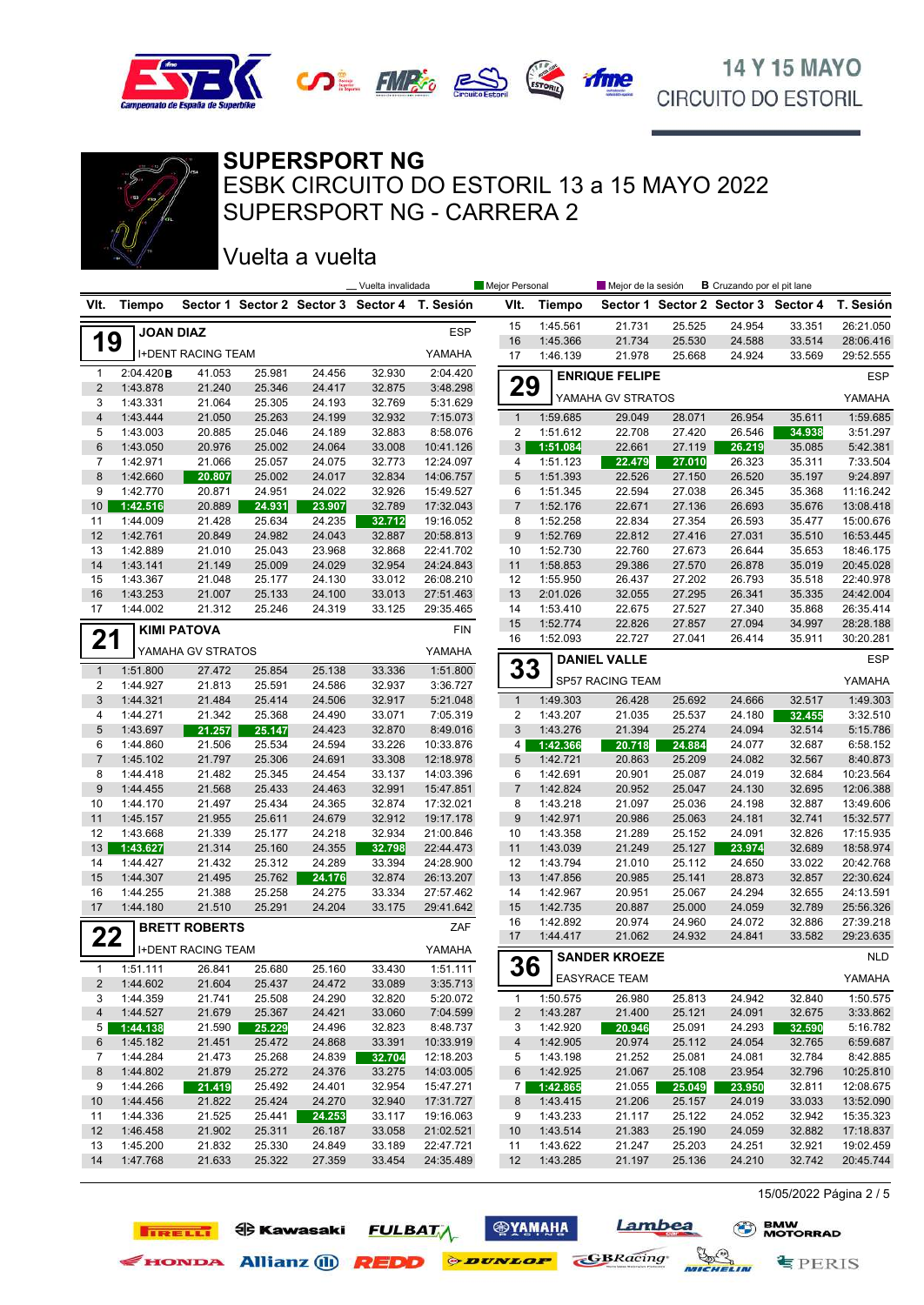



#### **SUPERSPORT NG**

SUPERSPORT NG - CARRERA 2 ESBK CIRCUITO DO ESTORIL 13 a 15 MAYO 2022

#### Vuelta a vuelta

**TIRELLI ED** Kawasaki

|                         |                      |                       |                  |                  | _ Vuelta invalidada                 |                        | Mejor Personal          |                      | Mejor de la sesión        |                  | <b>B</b> Cruzando por el pit lane |                  |                        |
|-------------------------|----------------------|-----------------------|------------------|------------------|-------------------------------------|------------------------|-------------------------|----------------------|---------------------------|------------------|-----------------------------------|------------------|------------------------|
| VIt.                    | <b>Tiempo</b>        |                       |                  |                  | Sector 1 Sector 2 Sector 3 Sector 4 | T. Sesión              | VIt.                    | <b>Tiempo</b>        |                           |                  | Sector 1 Sector 2 Sector 3        | Sector 4         | T. Sesión              |
| 13                      | 1:43.316             | 21.265                | 25.111           | 24.086           | 32.854                              | 22:29.060              | 10                      | 1:44.381             | 21.845                    | 25.338           | 24.078                            | 33.120           | 17:31.574              |
| 14                      | 1:43.056             | 21.134                | 25.058           | 24.017           | 32.847                              | 24:12.116              | 11                      | 1:46.465             | 22.032                    | 25.485           | 25.815                            | 33.133           | 19:18.039              |
| 15                      | 1:43.033             | 21.166                | 25.120           | 24.025           | 32.722                              | 25:55.149              | 12                      | 1:44.049             | 21.386                    | 25.407           | 24.130                            | 33.126           | 21:02.088              |
| 16                      | 1:42.971             | 21.140                | 25.053           | 23.987           | 32.791                              | 27:38.120              | 13                      | 1:43.783             | 21.294                    | 25.323           | 24.161                            | 33.005           | 22:45.871              |
| 17                      | 1:43.189             | 21.133                | 25.091           | 24.032           | 32.933                              | 29:21.309              | 14                      | 1:44.227             | 21.369                    | 25.474           | 24.240                            | 33.144           | 24:30.098              |
|                         |                      | <b>MAURO GONZALEZ</b> |                  |                  |                                     | <b>ESP</b>             | 15                      | 1:43.740<br>1:43.773 | 21.469                    | 25.422<br>25.202 | 23.989<br>23.965                  | 32.860           | 26:13.838              |
| 37                      |                      | SP57 RACING TEAM      |                  |                  |                                     | YAMAHA                 | 16<br>17                | 1:44.233             | 21.313<br>21.663          | 25.468           | 24.198                            | 33.293<br>32.904 | 27:57.611<br>29:41.844 |
| $\mathbf{1}$            | 1:48.921             | 25.918                | 26.032           | 24.582           | 32.389                              | 1:48.921               |                         |                      |                           |                  |                                   |                  |                        |
| $\overline{\mathbf{c}}$ | 1:43.302             | 21.259                | 25.289           | 24.302           | 32.452                              | 3:32.223               | 45                      |                      | <b>HENRIQUE GOUVEIA</b>   |                  |                                   |                  | <b>PRT</b>             |
| 3                       | 1:42.694             | 21.401                | 25.077           | 23.991           | 32.225                              | 5:14.917               |                         |                      | FRAMMENTI RACING TEAM     |                  |                                   |                  | YAMAHA                 |
| 4                       | 1:42.100             | 20.889                | 25.030           | 24.011           | 32.170                              | 6:57.017               | $\mathbf{1}$            | 1:59.850             | 29.705                    | 27.664           | 27.394                            | 35.087           | 1:59.850               |
| 5                       | 1:42.267             | 20.913                | 24.967           | 23.936           | 32.451                              | 8:39.284               | $\overline{2}$          | 1:50.803             | 22.956                    | 26.879           | 26.268                            | 34.700           | 3:50.653               |
| 6                       | 1:42.136             | 20.766                | 24.973           | 23.878           | 32.519                              | 10:21.420              | 3                       | 1:49.344             | 22.537                    | 26.516           | 26.130                            | 34.161           | 5:39.997               |
| $\overline{7}$          | 1:41.812             | 20.667                | 24.926           | 23.823           | 32.396                              | 12:03.232              | $\overline{\mathbf{4}}$ | 1:49.912             | 22.566                    | 26.446           | 26.049                            | 34.851           | 7:29.909               |
| 8                       | 1:42.065             | 20.726                | 25.041           | 23.834           | 32.464                              | 13:45.297              | 5                       | 1:49.256             | 22.659                    | 26.465           | 25.946                            | 34.186           | 9:19.165               |
| 9                       | 1:42.123             | 20.855                | 24.955           | 23.853           | 32.460                              | 15:27.420              | 6                       | 1:50.596             | 22.674                    | 27.209           | 26.331                            | 34.382           | 11:09.761              |
| 10                      | 1:42.267             | 20.696                | 25.008           | 24.000           | 32.563                              | 17:09.687              | 7                       | 1:49.077             | 22.655                    | 26.439           | 25.734                            | 34.249           | 12:58.838              |
| 11                      | 1:42.123             | 20.647                | 24.988           | 23.896           | 32.592                              | 18:51.810              | 8                       | 1:49.398             | 22.508                    | 26.259           | 25.904                            | 34.727           | 14:48.236              |
| 12<br>13                | 1:42.456<br>1:43.187 | 20.896<br>21.170      | 25.046<br>25.338 | 23.887<br>24.113 | 32.627<br>32.566                    | 20:34.266<br>22:17.453 | 9<br>10                 | 1:49.760<br>1:49.726 | 22.435<br>22.625          | 26.591<br>26.456 | 26.273<br>25.979                  | 34.461<br>34.666 | 16:37.996<br>18:27.722 |
| 14                      | 1:42.736             | 20.982                | 25.063           | 24.302           | 32.389                              | 24:00.189              | 11                      | 1:56.884             | 29.430                    | 26.697           | 26.099                            |                  | 20:24.606              |
| 15                      | 1:42.785             | 21.009                | 25.074           | 24.202           | 32.500                              | 25:42.974              | 12                      | 2:27.623             | 22.644                    | 26.499           |                                   | 34.658           | 22:52.229              |
| 16                      | 1:42.171             | 20.721                | 25.022           | 23.895           | 32.533                              | 27:25.145              | 13                      | 1:55.337             | 22.883                    | 27.444           | 26.095                            | 38.915           | 24:47.566              |
| 17                      | 2:14.621             | 42.319                | 28.859           | 28.060           | 35.383                              | 29:39.766              | 14                      | 1:49.791             | 22.568                    | 26.656           | 25.987                            | 34.580           | 26:37.357              |
|                         |                      |                       |                  |                  |                                     |                        | 15                      | 1:50.259             | 22.646                    | 26.556           | 26.160                            | 34.897           | 28:27.616              |
| 38                      |                      | <b>JUAN RODRIGUEZ</b> |                  |                  |                                     | <b>ESP</b>             | 16                      | 1:48.795             | 22.436                    | 26.282           | 25.755                            | 34.322           | 30:16.411              |
|                         |                      | <b>CUNA CAMPEONES</b> |                  |                  |                                     | YAMAHA                 |                         |                      | <b>GUILLEM ERILL</b>      |                  |                                   |                  | <b>ESP</b>             |
| $\mathbf{1}$            | 1:48.534             | 25.983                | 25.738           | 24.279           | 32.534                              | 1:48.534               | 52                      |                      |                           |                  |                                   |                  |                        |
| $\overline{2}$          | 1:43.625             | 21.530                | 25.337           | 24.091           | 32.667                              | 3:32.159               |                         |                      | DEZA - BOX 77 RACING TEAM |                  |                                   |                  | <b>KAWASAKI</b>        |
| 3                       | 1:42.061             | 21.066                | 24.913           | 23.770           | 32.312                              | 5:14.220               | $\mathbf{1}$            | 1:50.377             | 27.092                    | 25.593           | 24.669                            | 33.023           | 1:50.377               |
| $\overline{4}$          | 1:42.363             | 20.935                | 24.940           | 23.920           | 32.568                              | 6:56.583               | $\overline{2}$          | 1:42.901             | 21.105                    | 25.064           | 24.091                            | 32.641           | 3:33.278               |
| 5                       | 1:41.960             | 20.940                | 24.822           | 23.797           | 32.401                              | 8:38.543               | 3                       | 1:43.027             | 21.130                    | 25.246           | 24.115                            | 32.536           | 5:16.305               |
| 6                       | 1:42.066             | 20.919                | 24.873           | 23.720           | 32.554                              | 10:20.609              | $\overline{4}$          | 1:43.083             | 21.051                    | 24.958           | 24.085                            | 32.989           | 6:59.388               |
| 7                       | 1:42.149             | 20.906                | 24.883           | 23.871           | 32.489                              | 12:02.758              | 5                       | 1:43.041             | 21.333                    | 25.028           | 24.163                            | 32.517           | 8:42.429               |
| 8                       | 1:42.223             | 20.883                | 24.960           | 23.801           | 32.579                              | 13:44.981              | 6                       | 1:43.455             | 21.143                    | 25.655           | 24.117                            | 32.540           | 10:25.884              |
| 9                       | 1:42.136             | 20.964                | 24.843           | 23.816           | 32.513                              | 15:27.117              | 7                       | 1:43.141             | 21.184                    | 25.081           | 24.193                            | 32.683           | 12:09.025              |
| 10                      | 1:42.500             | 20.885                | 25.011           | 23.840           | 32.764                              | 17:09.617              | $\bf 8$                 | 1:43.297             | 21.204                    | 25.208           | 24.191                            | 32.694           | 13:52.322              |
| 11                      | 1:42.496             | 20.997                | 24.970           | 24.089           | 32.440                              | 18:52.113              | 9                       | 1:43.010             | 21.158                    | 25.074           | 24.102                            | 32.676           | 15:35.332              |
| 12                      | 1:42.717             | 21.153                | 25.103           | 23.982           | 32.479                              | 20:34.830              | 10                      | 1:43.279             | 21.117                    | 25.141           | 24.245                            | 32.776<br>32.655 | 17:18.611              |
| 13<br>14                | 1:42.622<br>1:43.065 | 21.002<br>21.163      | 25.188<br>25.156 | 24.050<br>24.145 | 32.382<br>32.601                    | 22:17.452<br>24:00.517 | 11<br>12                | 1:43.464<br>1:43.554 | 21.206<br>21.146          | 25.244<br>25.163 | 24.359<br>24.495                  | 32.750           | 19:02.075<br>20:45.629 |
| 15                      | 1:42.913             | 21.133                | 25.194           | 24.093           | 32.493                              | 25:43.430              | 13                      | 1:43.601             | 21.533                    | 25.071           | 24.388                            | 32.609           | 22:29.230              |
| 16                      | 1:42.598             | 20.985                | 25.039           | 24.011           | 32.563                              | 27:26.028              | 14                      | 1:43.085             | 21.151                    | 25.146           | 24.171                            | 32.617           | 24:12.315              |
| 17                      | 1:43.153             | 21.212                | 25.287           | 24.126           | 32.528                              | 29:09.181              | 15                      | 1:43.102             | 21.068                    | 25.268           | 24.219                            | 32.547           | 25:55.417              |
|                         |                      |                       |                  |                  |                                     |                        | 16                      | 1:42.927             | 21.276                    | 25.064           | 24.063                            | 32.524           | 27:38.344              |
| 40                      |                      | <b>AARON ESCALERA</b> |                  |                  |                                     | ESP                    | 17                      | 1:43.122             | 21.215                    | 25.128           | 24.289                            | 32.490           | 29:21.466              |
|                         |                      | YAMAHA GV STRATOS     |                  |                  |                                     | YAMAHA                 |                         |                      | <b>MICHAL BULIK</b>       |                  |                                   |                  | <b>SVK</b>             |
| $\mathbf{1}$            | 1:52.392             | 27.797                | 26.464           | 24.834           | 33.297                              | 1:52.392               | 54                      |                      |                           |                  |                                   |                  |                        |
| 2                       | 1:44.587             | 21.533                | 25.565           | 24.434           | 33.055                              | 3:36.979               |                         |                      | NEW2 PROJECT              |                  |                                   |                  | YAMAHA                 |
| 3                       | 1:44.599             | 21.504                | 25.511           | 24.263           | 33.321                              | 5:21.578               | $\mathbf{1}$            | 1:49.746             | 26.487                    | 25.843           | 24.630                            | 32.786           | 1:49.746               |
| 4                       | 1:43.860             | 21.358                | 25.474           | 24.117           | 32.911                              | 7:05.438               | 2                       | 1:43.224             | 21.332                    | 25.229           | 24.162                            | 32.501           | 3:32.970               |
| 5                       | 1:44.182             | 21.470                | 25.393           | 24.169           | 33.150                              | 8:49.620               | 3                       | 1:44.617             | 21.242                    | 25.408           | 24.860                            | 33.107           | 5:17.587               |
| 6                       | 1:44.884             | 21.381                | 25.393           | 24.393           | 33.717                              | 10:34.504              | 4                       | 1:43.583             | 21.177                    | 25.385           | 24.177                            | 32.844           | 7:01.170               |
| $\overline{7}$          | 1:44.291             | 21.483                | 25.314           | 24.490           | 33.004                              | 12:18.795              | 5                       | 1:43.353             | 21.252                    | 25.258           | 24.247                            | 32.596           | 8:44.523               |
| 8                       | 1:44.207             | 21.425                | 25.626           | 24.026           | 33.130                              | 14:03.002              | 6                       | 1:43.423             | 21.314                    | 25.297           | 24.043                            | 32.769           | 10:27.946              |
| 9                       | 1:44.191             | 21.708                | 25.405           | 24.295           | 32.783                              | 15:47.193              | $\overline{7}$          | 1:43.355             | 21.250                    | 25.188           | 24.155                            | 32.762           | 12:11.301              |

**<b>SYAMAHA** 

**FULBATA** 

Exercise Allianz (1) **REDD** *PEDD PEDD PEDD CBRacing* 

Lambea

MICHELIN

15/05/2022 Página 3 / 5

**专PERIS**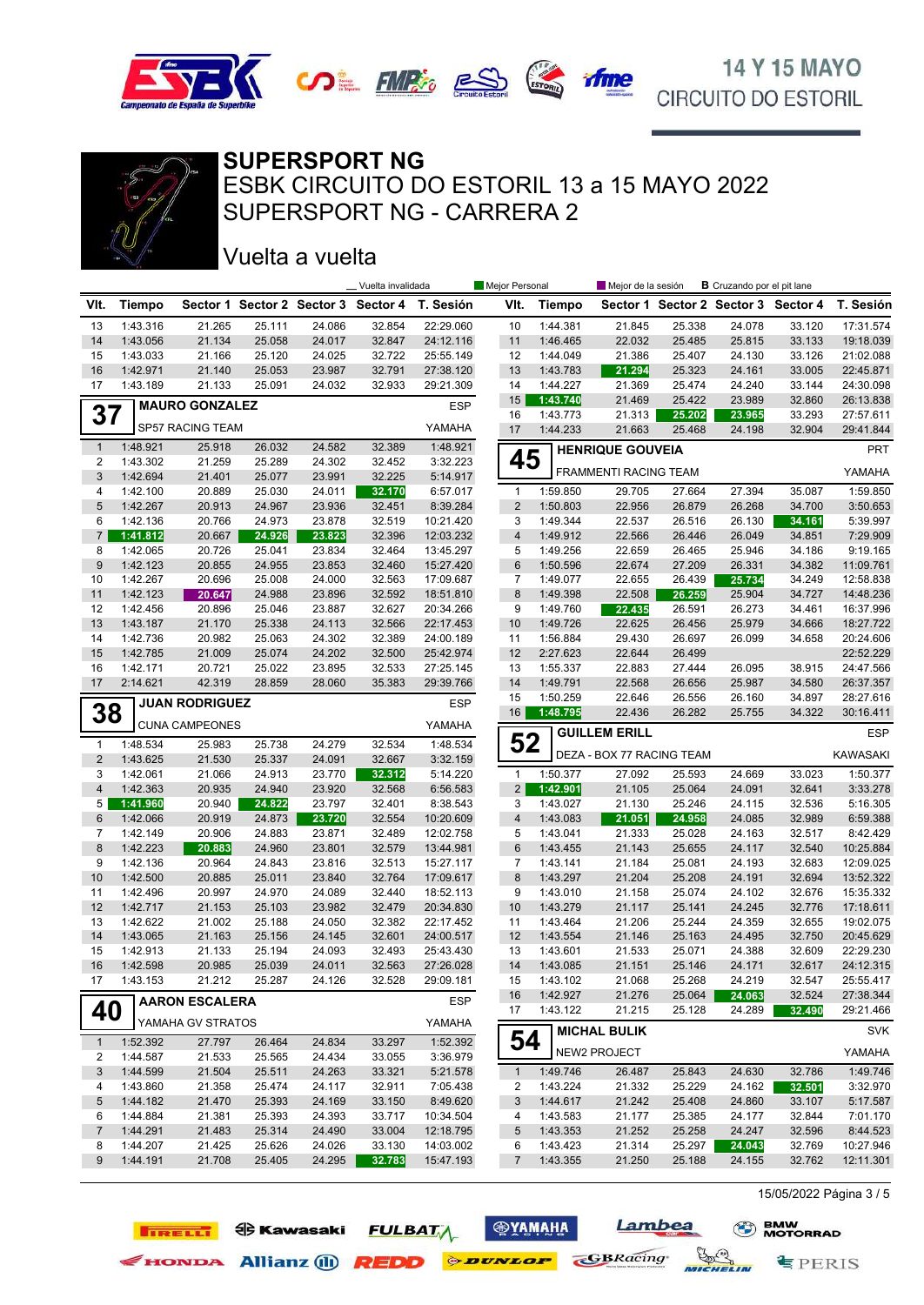



#### **SUPERSPORT NG**

SUPERSPORT NG - CARRERA 2 ESBK CIRCUITO DO ESTORIL 13 a 15 MAYO 2022

### Vuelta a vuelta

**IRELLI O** Kawasaki

|                  |                      |                                 |                  |                  | Vuelta invalidada                   |                        | Mejor Personal |                      | Mejor de la sesión          |                  | <b>B</b> Cruzando por el pit lane |                  |                        |
|------------------|----------------------|---------------------------------|------------------|------------------|-------------------------------------|------------------------|----------------|----------------------|-----------------------------|------------------|-----------------------------------|------------------|------------------------|
| VIt.             | <b>Tiempo</b>        |                                 |                  |                  | Sector 1 Sector 2 Sector 3 Sector 4 | T. Sesión              | VIt.           | <b>Tiempo</b>        |                             |                  | Sector 1 Sector 2 Sector 3        | Sector 4         | T. Sesión              |
| 8                | 1:43.299             | 21.362                          | 25.237           | 24.161           | 32.539                              | 13:54.600              | 6              | 1:42.076             | 21.045                      | 24.699           | 23.666                            | 32.666           | 10:17.291              |
| 9                | 1:43.425             | 21.305                          | 25.130           | 24.166           | 32.824                              | 15:38.025              | $\overline{7}$ | 1:42.429             | 20.845                      | 24.894           | 23.684                            | 33.006           | 11:59.720              |
| 10               | 1:43.087             | 21.187                          | 25.236           | 24.076           | 32.588                              | 17:21.112              | 8              | 1:42.261             | 21.060                      | 24.772           | 23.767                            | 32.662           | 13:41.981              |
| 11               | 1:43.269             | 21.283                          | 25.220           | 24.177           | 32.589                              | 19:04.381              | 9              | 1:41.802             | 20.939                      | 24.692           | 23.703                            | 32.468           | 15:23.783              |
| 12               | 1:44.916             | 21.238                          | 25.231           | 25.576           | 32.871                              | 20:49.297              | 10             | 1:41.905             | 20.883                      | 24.814           | 23.615                            | 32.593           | 17:05.688              |
| 13               | 1:43.505             | 21.291                          | 25.241           | 24.265           | 32.708                              | 22:32.802              | 11             | 1:42.468             | 20.972                      | 24.863           | 23.857                            | 32.776           | 18:48.156              |
| 14               | 1:43.152             | 21.104                          | 25.259           | 24.128           | 32.661                              | 24:15.954              | 12             | 1:42.380             | 21.138                      | 24.783           | 23.928                            | 32.531           | 20:30.536              |
| 15<br>16         | 1:43.080<br>1:43.183 | 21.179<br>21.208                | 25.255<br>25.176 | 24.075<br>24.110 | 32.571<br>32.689                    | 25:59.034<br>27:42.217 | 13<br>14       | 1:41.913<br>1:42.015 | 20.979<br>20.963            | 24.733<br>24.710 | 23.701<br>23.814                  | 32.500<br>32.528 | 22:12.449<br>23:54.464 |
| 17               | 1:43.581             | 21.366                          | 25.258           | 24.283           | 32.674                              | 29:25.798              | 15             | 1:42.488             | 20.867                      | 25.082           | 24.087                            | 32.452           | 25:36.952              |
|                  |                      |                                 |                  |                  |                                     |                        | 16             | 1:42.871             | 20.879                      | 25.134           | 23.765                            | 33.093           | 27:19.823              |
| 63               |                      | <b>ALEX CHRISTIAN BRODERSEN</b> |                  |                  |                                     | <b>DNK</b>             | 17             | 1:43.587             | 21.465                      | 24.812           | 23.789                            | 33.521           | 29:03.410              |
|                  |                      | SP57 RACING TEAM                |                  |                  |                                     | YAMAHA                 |                |                      | <b>JULIAN GIRAL</b>         |                  |                                   |                  | <b>ESP</b>             |
| 1                | 1:53.353             | 27.990                          | 26.242           | 25.600           | 33.521                              | 1:53.353               | 76             |                      |                             |                  |                                   |                  |                        |
| $\overline{c}$   | 1:46.669             | 21.792                          | 25.943           | 25.220           | 33.714                              | 3:40.022               |                |                      | ARCO MOTOR UNIVERSITY TEAM  |                  |                                   |                  |                        |
| 3                | 1:50.344             | 21.799                          | 25.898           | 29.095           | 33.552                              | 5:30.366               | $\mathbf{1}$   | 1:46.605             | 24.632                      | 25.143           | 23.957                            | 32.873           | 1:46.605               |
| 4                | 1:46.408             | 21.803                          | 25.854           | 25.377           | 33.374                              | 7:16.774               | $\overline{2}$ | 1:43.359             | 21.424                      | 25.500           | 24.183                            | 32.252           | 3:29.964               |
| 5                | 1:46.640             | 21.828                          | 25.883           | 25.383           | 33.546                              | 9:03.414               | 3              | 1:41.976             | 20.989                      | 24.857           | 23.953                            | 32.177           | 5:11.940               |
| 6                | 1:46.741             | 21.989                          | 25.842           | 25.386           | 33.524                              | 10:50.155              | $\overline{4}$ | 1:41.951             | 20.880                      | 24.781           | 23.926                            | 32.364           | 6:53.891               |
| 7<br>8           | 1:47.097<br>1:46.611 | 21.851<br>22.144                | 25.999           | 25.515           | 33.732<br>33.568                    | 12:37.252<br>14:23.863 | 5<br>6         | 1:41.758             | 20.974<br>20.956            | 24.684<br>24.637 | 23.889<br>23.994                  | 32.211           | 8:35.649<br>10:17.360  |
| 9                | 1:46.492             | 21.950                          | 25.675<br>25.764 | 25.224<br>25.159 | 33.619                              | 16:10.355              | 7              | 1:41.711<br>1:42.523 | 21.180                      | 24.743           | 23.942                            | 32.124<br>32.658 | 11:59.883              |
| 10               | 1:46.488             | 22.020                          | 25.750           | 25.156           | 33.562                              | 17:56.843              | 8              | 1:42.091             | 21.093                      | 24.721           | 23.922                            | 32.355           | 13:41.974              |
| 11               | 1:54.517             | 22.090                          | 25.995           | 32.135           | 34.297                              | 19:51.360              | 9              | 1:41.968             | 21.466                      | 24.528           | 23.666                            | 32.308           | 15:23.942              |
| 12               | 1:47.512             | 22.326                          | 25.958           | 25.563           | 33.665                              | 21:38.872              | 10             | 1:41.884             | 20.910                      | 24.681           | 24.050                            | 32.243           | 17:05.826              |
| 13               | 1:46.841             | 21.989                          | 25.923           | 25.365           | 33.564                              | 23:25.713              | 11             | 1:42.329             | 21.201                      | 24.774           | 23.780                            | 32.574           | 18:48.155              |
| 14               | 1:47.257             | 22.022                          | 26.010           | 25.469           | 33.756                              | 25:12.970              | 12             | 1:42.390             | 21.269                      | 24.936           | 23.914                            | 32.271           | 20:30.545              |
| 15               | 1:47.188             | 21.917                          | 25.873           | 25.683           | 33.715                              | 27:00.158              | 13             | 1:42.081             | 21.148                      | 24.660           | 23.896                            | 32.377           | 22:12.626              |
| 16               | 1:46.926             | 21.867                          | 25.886           | 25.275           | 33.898                              | 28:47.084              | 14             | 1:41.990             | 20.989                      | 24.653           | 23.999                            | 32.349           | 23:54.616              |
| 17               | 1:46.367             | 21.877                          | 25.826           | 25.078           | 33.586                              | 30:33.451              | 15             | 1:42.480             | 20.910                      | 25.002           | 24.203                            | 32.365           | 25:37.096              |
|                  |                      | <b>MIGUEL S. VENANCIO</b>       |                  |                  |                                     | PRT                    | 16             | 1:42.755             | 20.966                      | 25.106           | 23.822                            | 32.861           | 27:19.851              |
| 70               |                      | YAMAHA MS RACING                |                  |                  |                                     | YAMAHA                 | 17             | 1:43.587             | 21.555                      | 24.880           | 23.966                            | 33.186           | 29:03.438              |
| $\mathbf{1}$     | 1:57.841             |                                 | 27.887           | 25.702           | 35.085                              | 1:57.841               | 81             | <b>ALEIX VIU</b>     |                             |                  |                                   |                  | ESP                    |
| 2                | 1:48.680             | 29.167<br>22.010                | 26.756           | 25.453           | 34.461                              | 3:46.521               |                |                      | ANDOTRANS TEAM TORRENTÓ     |                  |                                   |                  | YAMAHA                 |
| 3                | 1:48.945             | 22.005                          | 26.966           | 25.467           | 34.507                              | 5:35.466               | $\mathbf{1}$   | 1:46.811             | 25.102                      | 25.064           | 23.872                            | 32.773           | 1:46.811               |
| 4                | 1:48.528             | 22.009                          | 26.629           | 25.411           | 34.479                              | 7:23.994               | 2              | 1:42.624             | 21.028                      | 25.111           | 23.953                            | 32.532           | 3:29.435               |
| 5                | 1:49.174             | 22.058                          | 26.925           | 25.498           | 34.693                              | 9:13.168               | 3              | 1:41.874             | 20.839                      | 24.857           | 23.763                            | 32.415           | 5:11.309               |
| 6                | 1:48.252             | 22.033                          | 26.575           | 25.321           | 34.323                              | 11:01.420              | 4              | 1:41.792             | 20.757                      | 24.874           | 23.705                            | 32.456           | 6:53.101               |
| 7                | 1:48.586             | 22.084                          | 26.558           | 25.410           | 34.534                              | 12:50.006              | 5              | 1:42.396             | 21.560                      | 24.799           | 23.677                            | 32.360           | 8:35.497               |
| 8                | 1:48.169             | 22.017                          | 26.459           | 25.380           | 34.313                              | 14:38.175              | 6              | 1:41.851             | 20.908                      | 24.769           | 23.877                            | 32.297           | 10:17.348              |
| 9                | 1:48.107             | 21.873                          | 26.408           | 25.246           | 34.580                              | 16:26.282              | 7              | 1:42.396             | 21.091                      | 24.776           | 23.710                            | 32.819           | 11:59.744              |
| 10               | 1:49.032             | 22.227                          | 26.703           | 25.669           | 34.433                              | 18:15.314              | 8              | 1:41.834             | 20.795                      | 24.906           | 23.602                            | 32.531           | 13:41.578              |
| 11               | 1:47.940             | 21.968                          | 26.425           | 25.255           | 34.292                              | 20:03.254              | 9              | 1:42.005             | 20.802                      | 24.917           | 23.764                            | 32.522           | 15:23.583              |
| 12               | 1:48.123             | 22.026                          | 26.441           | 25.384           | 34.272                              | 21:51.377              | 10             | 1:42.230             | 20.871                      | 24.909           | 23.974                            | 32.476           | 17:05.813              |
| 13               | 1:47.543             | 21.880                          | 26.396           | 25.166           | 34.101                              | 23:38.920              | 11             | 1:42.388             | 21.037                      | 24.908           | 24.011                            | 32.432           | 18:48.201              |
| 14               | 1:50.198             | 21.805                          | 28.552           | 25.382           | 34.459                              | 25:29.118              | 12             | 1:42.225             | 20.894                      | 24.876           | 23.822                            | 32.633           | 20:30.426              |
| 15 <sup>15</sup> | 1:47.512             | 21.765                          | 26.308           | 25.134           | 34.305                              | 27:16.630              | 13             | 1:41.913             | 20.870                      | 24.797           | 23.697                            | 32.549           | 22:12.339              |
| 16               | 1:54.511             | 27.054                          | 26.716           | 25.384           | 35.357                              | 29:11.141              | 14             | 1:42.019             | 20.834                      | 24.827           | 23.752                            | 32.606           | 23:54.358<br>25:36.924 |
| 72               |                      | <b>YERAY RUIZ</b>               |                  |                  |                                     | <b>ESP</b>             | 15<br>16       | 1:42.566<br>1:42.950 | 20.843<br>20.858            | 25.133<br>25.376 | 23.989<br>23.976                  | 32.601<br>32.740 | 27:19.874              |
|                  |                      | YAMAHA MS RACING                |                  |                  |                                     | YAMAHA                 | 17             | 1:57.723             | 21.073                      | 24.929           | 38.308                            | 33.413           | 29:17.597              |
| $\mathbf{1}$     | 1:46.853             | 25.462                          | 25.254           | 23.856           | 32.281                              | 1:46.853               |                |                      | <b>MEIKON YUJI KAWAKAMI</b> |                  |                                   |                  | <b>BRA</b>             |
| 2                | 1:42.762             | 21.385                          | 25.161           | 23.794           | 32.422                              | 3:29.615               | 83             |                      |                             |                  |                                   |                  |                        |
| 3                | 1:41.935             | 20.966                          | 24.845           | 23.695           | 32.429                              | 5:11.550               |                |                      | YAMAHA MS RACING            |                  |                                   |                  | YAMAHA                 |
| 4                | 1:41.648             | 20.807                          | 24.754           | 23.707           | 32.380                              | 6:53.198               | $\mathbf{1}$   | 1:46.674             | 24.768                      | 25.152           | 23.896                            | 32.858           | 1:46.674               |
| 5                | 1:42.017             | 20.881                          | 24.718           | 23.687           | 32.731                              | 8:35.215               | $\overline{2}$ | 2:14.306             | 20.913                      | 51.220           | 28.027                            | 34.146           | 4:00.980               |

15/05/2022 Página 4 / 5

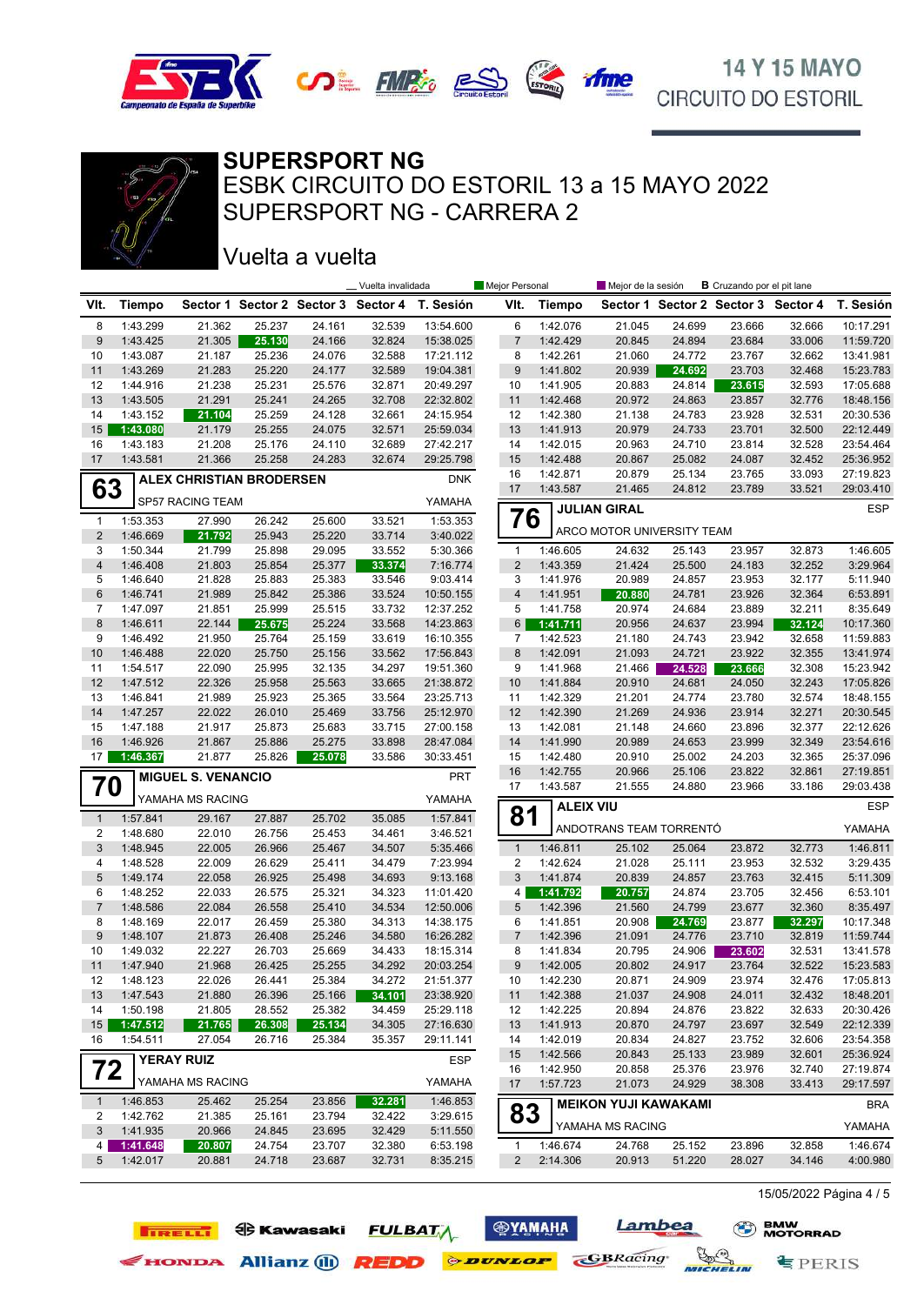



### **SUPERSPORT NG**

SUPERSPORT NG - CARRERA 2 ESBK CIRCUITO DO ESTORIL 13 a 15 MAYO 2022

## Vuelta a vuelta

|                |                   |                             |        |        | _ Vuelta invalidada                 |            | Mejor Personal |                 | Mejor de la sesión     |        | <b>B</b> Cruzando por el pit lane   |          |            |
|----------------|-------------------|-----------------------------|--------|--------|-------------------------------------|------------|----------------|-----------------|------------------------|--------|-------------------------------------|----------|------------|
| VIt.           | <b>Tiempo</b>     |                             |        |        | Sector 1 Sector 2 Sector 3 Sector 4 | T. Sesión  | VIt.           | Tiempo          |                        |        | Sector 1 Sector 2 Sector 3 Sector 4 |          | T. Sesión  |
| 3              | 1:43.685          | 21.333                      | 25.286 | 24.104 | 32.962                              | 5:44.665   |                | <b>NIL ROIG</b> |                        |        |                                     |          | <b>ESP</b> |
| 4              | 1:43.621          | 21.148                      | 25.177 | 24.095 | 33.201                              | 7:28.286   | 92             |                 |                        |        |                                     |          |            |
| 5              | 1:43.368          | 21.334                      | 25.095 | 23.998 | 32.941                              | 9:11.654   |                |                 | <b>GMFUEL VRC TEAM</b> |        |                                     |          | YAMAHA     |
| 6              | 1:42.602          | 20.962                      | 25.050 | 23.803 | 32.787                              | 10:54.256  | $\mathbf{1}$   | 1:50.306        | 26.618                 | 25.762 | 24.805                              | 33.121   | 1:50.306   |
| 7              | 1:43.496          | 20.984                      | 25.014 | 23.893 | 33.605                              | 12:37.752  | 2              | 1:43.505        | 21.396                 | 25.114 | 24.223                              | 32.772   | 3:33.811   |
| 8              | 1:43.084          | 21.350                      | 25.046 | 23.872 | 32.816                              | 14:20.836  | 3              | 1:43.529        | 21.208                 | 25.122 | 24.373                              | 32.826   | 5:17.340   |
| 9              | 1:42.876          | 20.996                      | 25.021 | 23.817 | 33.042                              | 16:03.712  | 4              | 1:43.774        | 21.116                 | 25.436 | 24.160                              | 33.062   | 7:01.114   |
| 10             | 1:42.562          | 20.991                      | 25.082 | 23.802 | 32.687                              | 17:46.274  | 5              | 1:43.362        | 21.147                 | 25.045 | 24.378                              | 32.792   | 8:44.476   |
| 11             | 1:42.331          | 20.981                      | 24.974 | 23.629 | 32.747                              | 19:28.605  | 6              | 1:43.399        | 21.186                 | 25.013 | 24.230                              | 32.970   | 10:27.875  |
| 12             | 1:45.295          | 21.144                      | 24.909 | 26.565 | 32.677                              | 21:13.900  | $\overline{7}$ | 1:43.392        | 21.118                 | 25.104 | 24.206                              | 32.964   | 12:11.267  |
| 13             | 1:42.106          | 20.927                      | 24.888 | 23.694 | 32.597                              | 22:56.006  | 8              | 1:43.146        | 21.094                 | 25.109 | 24.162                              | 32.781   | 13:54.413  |
| 14             | 1:42.069          | 20.853                      | 24.896 | 23.794 | 32.526                              | 24:38.075  | 9              | 1:43.456        | 21.190                 | 25.124 | 24.302                              | 32.840   | 15:37.869  |
| 15             | 1:42.400          | 20.948                      | 24.926 | 23.800 | 32.726                              | 26:20.475  | 10             | 1:43.198        | 21.174                 | 25.124 | 24.150                              | 32.750   | 17:21.067  |
| 16             | 1:41.911          | 20.839                      | 24.821 | 23.705 | 32.546                              | 28:02.386  | 11             | 1:45.910        | 21.191                 | 25.077 | 26.535                              | 33.107   | 19:06.977  |
| 17             | 1:42.523          | 20.886                      | 24.856 | 24.185 | 32.596                              | 29:44.909  | 12             | 1:43.808        | 21.162                 | 25.349 | 24.253                              | 33.044   | 20:50.785  |
|                | <b>KIM ALOISI</b> |                             |        |        |                                     | <b>ITA</b> | 13             | 1:43.734        | 21.362                 | 25.275 | 24.263                              | 32.834   | 22:34.519  |
| 84             |                   |                             |        |        |                                     |            | 14             | 1:43.606        | 21.114                 | 25.165 | 24.403                              | 32.924   | 24:18.125  |
|                |                   | MVAGUSTA FORWARD JUNIOR TE/ |        |        |                                     |            | 15             | 2:47.172B       | 22.199                 | 41.251 | 43.628                              | 1:00.094 | 27:05.297  |
| $\mathbf{1}$   | 1:51.686          | 27.662                      | 25.866 | 24.752 | 33.406                              | 1:51.686   |                |                 |                        |        |                                     |          |            |
| 2              | 1:44.219          | 21.479                      | 25.332 | 24.370 | 33.038                              | 3:35.905   |                |                 |                        |        |                                     |          |            |
| 3              | 1:43.895          | 21.303                      | 25.330 | 24.210 | 33.052                              | 5:19.800   |                |                 |                        |        |                                     |          |            |
| 4              | 1:43.913          | 21.352                      | 25.206 | 24.113 | 33.242                              | 7:03.713   |                |                 |                        |        |                                     |          |            |
| 5              | 1:44.316          | 21.460                      | 25.221 | 24.356 | 33.279                              | 8:48.029   |                |                 |                        |        |                                     |          |            |
| 6              | 1:45.123          | 21.599                      | 25.783 | 24.522 | 33.219                              | 10:33.152  |                |                 |                        |        |                                     |          |            |
| $\overline{7}$ | 1:44.780          | 21.443                      | 25.225 | 24.936 | 33.176                              | 12:17.932  |                |                 |                        |        |                                     |          |            |
| 8              | 1:44.079          | 21.425                      | 25.244 | 24.191 | 33.219                              | 14:02.011  |                |                 |                        |        |                                     |          |            |
| 9              | 1:45.137          | 21.819                      | 25.992 | 24.275 | 33.051                              | 15:47.148  |                |                 |                        |        |                                     |          |            |
| 10             | 1:44.373          | 21.484                      | 25.311 | 24.315 | 33.263                              | 17:31.521  |                |                 |                        |        |                                     |          |            |
| 11             | 1:44.553          | 21.641                      | 25.329 | 24.334 | 33.249                              | 19:16.074  |                |                 |                        |        |                                     |          |            |
| 12             | 1:44.159          | 21.542                      | 25.092 | 24.239 | 33.286                              | 21:00.233  |                |                 |                        |        |                                     |          |            |
| 13             | 1:44.173          | 21.446                      | 25.213 | 24.316 | 33.198                              | 22:44.406  |                |                 |                        |        |                                     |          |            |
| 14             | 1:46.479          | 21.818                      | 25.262 | 26.136 | 33.263                              | 24:30.885  |                |                 |                        |        |                                     |          |            |
| 15             | 1:44.388          | 21.560                      | 25.290 | 24.356 | 33.182                              | 26:15.273  |                |                 |                        |        |                                     |          |            |

| 17 | 1:44.561 | 21.458                  | 25.212 | 24.519 | 33.372 | 29:44.155  |
|----|----------|-------------------------|--------|--------|--------|------------|
| 86 |          | <b>MARIO MAYOR</b>      |        |        |        | <b>ESP</b> |
|    |          | ANDOTRANS TEAM TORRENTÓ |        |        |        | YAMAHA     |
| 1  | 1:48.776 | 26.230                  | 25.690 | 24.375 | 32.481 | 1:48.776   |
| 2  | 1:43.319 | 21.262                  | 25.192 | 24.130 | 32.735 | 3:32.095   |
| 3  | 1:42.629 | 21.417                  | 25.053 | 23.883 | 32.276 | 5:14.724   |
| 4  | 1:42.232 | 20.996                  | 24.992 | 23.941 | 32.303 | 6:56.956   |
| 5  | 1:42.409 | 21.229                  | 24.951 | 23.879 | 32.350 | 8:39.365   |
| 6  | 1:42.135 | 21.000                  | 24.945 | 23.802 | 32.388 | 10:21.500  |
| 7  | 1:42.328 | 20.935                  | 24.988 | 23.955 | 32.450 | 12:03.828  |
| 8  | 1:41.961 | 20.845                  | 24.947 | 23.802 | 32.367 | 13:45.789  |
| 9  | 1:42.034 | 20.876                  | 24.944 | 24.006 | 32.208 | 15:27.823  |
| 10 | 1:42.060 | 20.744                  | 25.105 | 23.920 | 32.291 | 17:09.883  |
| 11 | 1:42.220 | 20.931                  | 25.066 | 24.004 | 32.219 | 18:52.103  |
| 12 | 1:42.093 | 20.959                  | 24.954 | 23.915 | 32.265 | 20:34.196  |
| 13 | 1:42.877 | 20.970                  | 25.225 | 24.158 | 32.524 | 22:17.073  |
| 14 | 1:43.072 | 21.156                  | 25.154 | 24.123 | 32.639 | 24:00.145  |
| 15 | 1:42.963 | 21.326                  | 25.155 | 24.121 | 32.361 | 25:43.108  |
| 16 | 1:42.443 | 20.967                  | 25.052 | 24.062 | 32.362 | 27:25.551  |
| 17 | 1:43.614 | 21.385                  | 25.433 | 24.202 | 32.594 | 29:09.165  |

**IRELLI O** Kawasaki

**FULBAT** 

EHONDA Allianz (1) **REDD** *PUNLOP* 

**ФУАМАНА** 

Lambea

MICHELIN

**GBRacing** 

16 1:44.321 21.356 25.427 24.302 33.236 27:59.594

15/05/2022 Página 5 / 5

**专PERIS**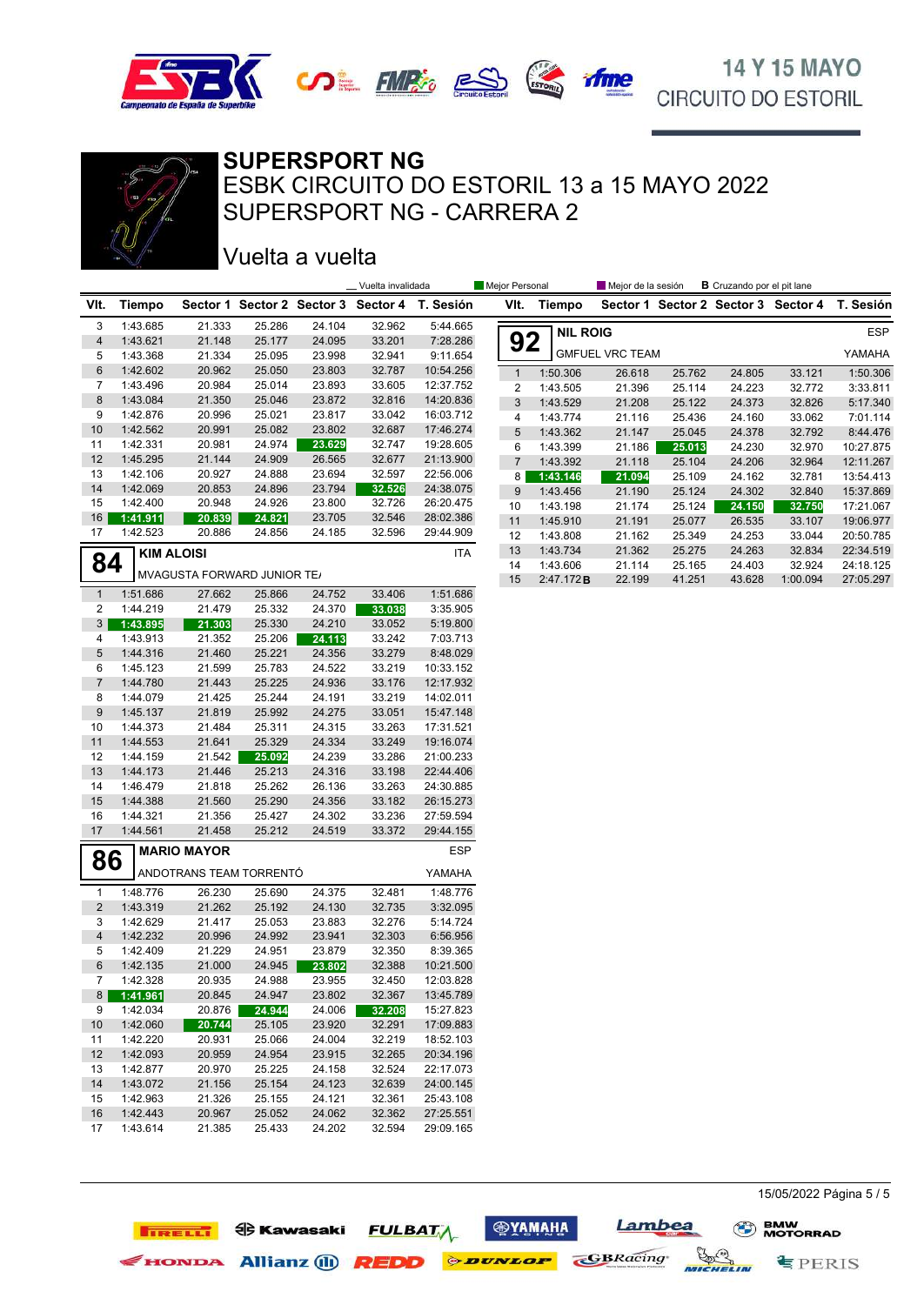





SUPERSPORT NG - CARRERA 2 ESBK CIRCUITO DO ESTORIL 13 a 15 MAYO 2022 **SUPERSPORT NG**

# Mejores tiempos de sector

|              | Sector 1              |        | Sector 2                               |               | Sector 3                         |        | Sector 4                         |        |                   |    | Vuelta      | Mejor           |
|--------------|-----------------------|--------|----------------------------------------|---------------|----------------------------------|--------|----------------------------------|--------|-------------------|----|-------------|-----------------|
| Pos          | Nº Piloto             | Tiempo | Nº Piloto                              | <b>Tiempo</b> | Nº Piloto                        | Tiempo | Nº Piloto                        | Tiempo | Pos Nº            |    | Ideal       | Vuelta          |
| 1            | 37 M.GONZALEZ         | 20.647 | 76 J.GIRAL                             | 24.528        | 81 A.VIU                         | 23.602 | 7 E.FERNANDEZ                    | 32.005 |                   |    | 76 1:41.198 | 1:41.711<br>(2) |
| $\mathbf{2}$ | 33 D.VALLE            | 20.718 | 72 Y.RUIZ                              | 24.692        | 72 Y.RUIZ                        | 23.615 | 76 J.GIRAL                       | 32.124 | $\mathbf{2}$      |    | 7 1:41.351  | 1:41.792(4)     |
| 3            | 86 M.MAYOR            | 20.744 | 7 E.FERNANDEZ                          | 24.743        | 83 M.KAWAKAMI                    | 23.629 | 37 M.GONZALEZ                    | 32.170 | 3                 |    | 72 1:41.395 | 1:41.648<br>(1) |
| 4            | 81 A.VIU              | 20.757 | <b>81 A.VIU</b>                        | 24.769        | 76 J.GIRAL                       | 23.666 | 86 M.MAYOR                       | 32.208 | 4                 |    | 81 1:41.425 | 1:41.792<br>(3) |
| 5            | 19 J.DIAZ             | 20.807 | 83 M.KAWAKAMI                          | 24.821        | 38 J.RODRIGUEZ                   | 23.720 | 72 Y.RUIZ                        | 32.281 |                   |    | 37 1:41.566 | 1:41.812<br>(5) |
| 6            | 72 Y.RUIZ             | 20.807 | 38 J.RODRIGUEZ                         | 24.822        | 7 E.FERNANDEZ                    | 23.724 | 81 A.VIU                         | 32.297 | 6                 |    | 86 1:41.698 | 1:41.961<br>(8) |
| 7            | 83 M.KAWAKAMI         | 20.839 | 33 D.VALLE                             | 24.884        | 86 M.MAYOR                       | 23.802 | 38 J.RODRIGUEZ                   | 32.312 |                   | 38 | 1:41.737    | 1:41.960<br>(7) |
| 8            | 7 E.FERNANDEZ         | 20.879 | 37 M.GONZALEZ                          | 24.926        | 37 M.GONZALEZ                    | 23.823 | 33 D.VALLE                       | 32.455 | 8                 |    | 83 1:41.815 | 1:41.911<br>(6) |
| 9            | 76 J.GIRAL            | 20.880 | 19 J.DIAZ                              | 24.931        | 19 J.DIAZ                        | 23.907 | 4 C.TORRECILLAS                  | 32.488 | 9                 |    | 33 1:42.031 | 1:42.366<br>(9) |
| 10           | 38 J.RODRIGUEZ        | 20.883 | 86 M.MAYOR                             | 24.944        | 4 C.TORRECILLAS                  | 23.928 | 52 G.ERILL                       | 32.490 | 10                |    | 19 1:42.357 | 1:42.516 (10)   |
| 11           | 36 S.KROEZE           | 20.946 | 52 G.ERILL                             | 24.958        | 36 S.KROEZE                      | 23.950 | 54 M.BULIK                       | 32.501 | 11                |    | 4 1:42.401  | 1:42.598 (11)   |
| 12           | 4 C.TORRECILLAS       | 21.007 | 4 C.TORRECILLAS                        | 24.978        | 40 A.ESCALERA                    | 23.965 | 83 M.KAWAKAMI                    | 32.526 | 12                |    | 36 1:42.535 | 1:42.865 (12)   |
| 13           | 52 G.ERILL            | 21.051 | 5 M.LAW                                | 25.008        | 33 D.VALLE                       | 23.974 | 36 S.KROEZE                      | 32.590 | 13                |    | 52 1:42.562 | 1:42.901 (13)   |
| 14           | 5 M.LAW               | 21.052 | 92 N.ROIG                              | 25.013        | 5 M.LAW                          | 24.022 | 5 M.LAW                          | 32.612 | 14                |    | 5 1:42.694  | 1:43.002(14)    |
| 15           | 92 N.ROIG             | 21.094 | 36 S.KROEZE                            | 25.049        | 54 M.BULIK                       | 24.043 | 11 J.SCHULTZ                     | 32.662 | 15                |    | 54 1:42.778 | 1:43.080 (15)   |
| 16           | 54 M.BULIK            | 21.104 | 84 K.ALOISI                            | 25.092        | 52 G.ERILL                       | 24.063 | 22 B.ROBERTS                     | 32.704 | 16                |    | 92 1:43.007 | 1:43.146(16)    |
| 17           | 11 J.SCHULTZ          | 21.237 | 54 M.BULIK                             | 25.130        | 84 K.ALOISI                      | 24.113 | 19 J.DIAZ                        | 32.712 | 17                |    | 40 1:43.244 | 1:43.740 (20)   |
| 18           | 10 P.DA SILVA FRAGOSO | 21.243 | 21 K.PATOVA                            | 25.147        | 92 N.ROIG                        | 24.150 | 92 N.ROIG                        | 32.750 | 18                |    | 11 1:43.304 | 1:43.410 (17)   |
| 19           | 21 K.PATOVA           | 21.257 | 11 J.SCHULTZ                           | 25.183        | 21 K.PATOVA                      | 24.176 | 40 A.ESCALERA                    | 32.783 | 19                | 21 | 1:43.378    | 1:43.627 (18)   |
| 20           | 40 A.ESCALERA         | 21.294 | P.DA SILVA FRAGOSO<br>10 <sup>10</sup> | 25.190        | 11 J.SCHULTZ                     | 24.222 | 21 K.PATOVA                      | 32.798 | 20                |    | 10 1:43.538 | 1:43.739 (19)   |
| 21           | 84 K.ALOISI           | 21.303 | 40 A.ESCALERA                          | 25.202        | 10 <sup>P.DA SILVA FRAGOSO</sup> | 24.248 | 10 <sup>P.DA SILVA FRAGOSO</sup> | 32.857 | 21                | 84 | 1:43.546    | 1:43.895 (21)   |
| 22           | 22 B.ROBERTS          | 21.419 | 22 B.ROBERTS                           | 25.229        | 22 B.ROBERTS                     | 24.253 | 84 K.ALOISI                      | 33.038 | $22 \overline{ }$ |    | 22 1:43.605 | 1:44.138 (22)   |
| 23           | 70 M.VENANCIO         | 21.765 | 63 A.BRODERSEN                         | 25.675        | 3 F.REHACEK                      | 24.891 | 63 A.BRODERSEN                   | 33.374 | 23                |    | 63 1:45.919 | 1:46.367 (23)   |
| 24           | 63 A.BRODERSEN        | 21.792 | 3 F.REHACEK                            | 25.866        | 63 A.BRODERSEN                   | 25.078 | 3 F.REHACEK                      | 33.756 | 24                |    | 3 1:46.397  | 1:46.592 (24)   |
| 25           | 3 F.REHACEK           | 21.884 | 45 H.GOUVEIA                           | 26.259        | 70 M.VENANCIO                    | 25.134 | 70 M.VENANCIO                    | 34.101 | 25                | 70 | 1:47.308    | 1:47.512 (25)   |
| 26           | 45 H.GOUVEIA          | 22.435 | 70 M.VENANCIO                          | 26.308        | 45 H.GOUVEIA                     | 25.734 | 45 H.GOUVEIA                     | 34.161 | 26                |    | 45 1:48.589 | 1:48.795 (26)   |
| 27           | 29 E.FELIPE           | 22.479 | 29 E.FELIPE                            | 27.010        | 29 E.FELIPE                      | 26.219 | 29 E.FELIPE                      | 34.938 | 27                |    | 29 1:50.646 | 1:51.084 (27)   |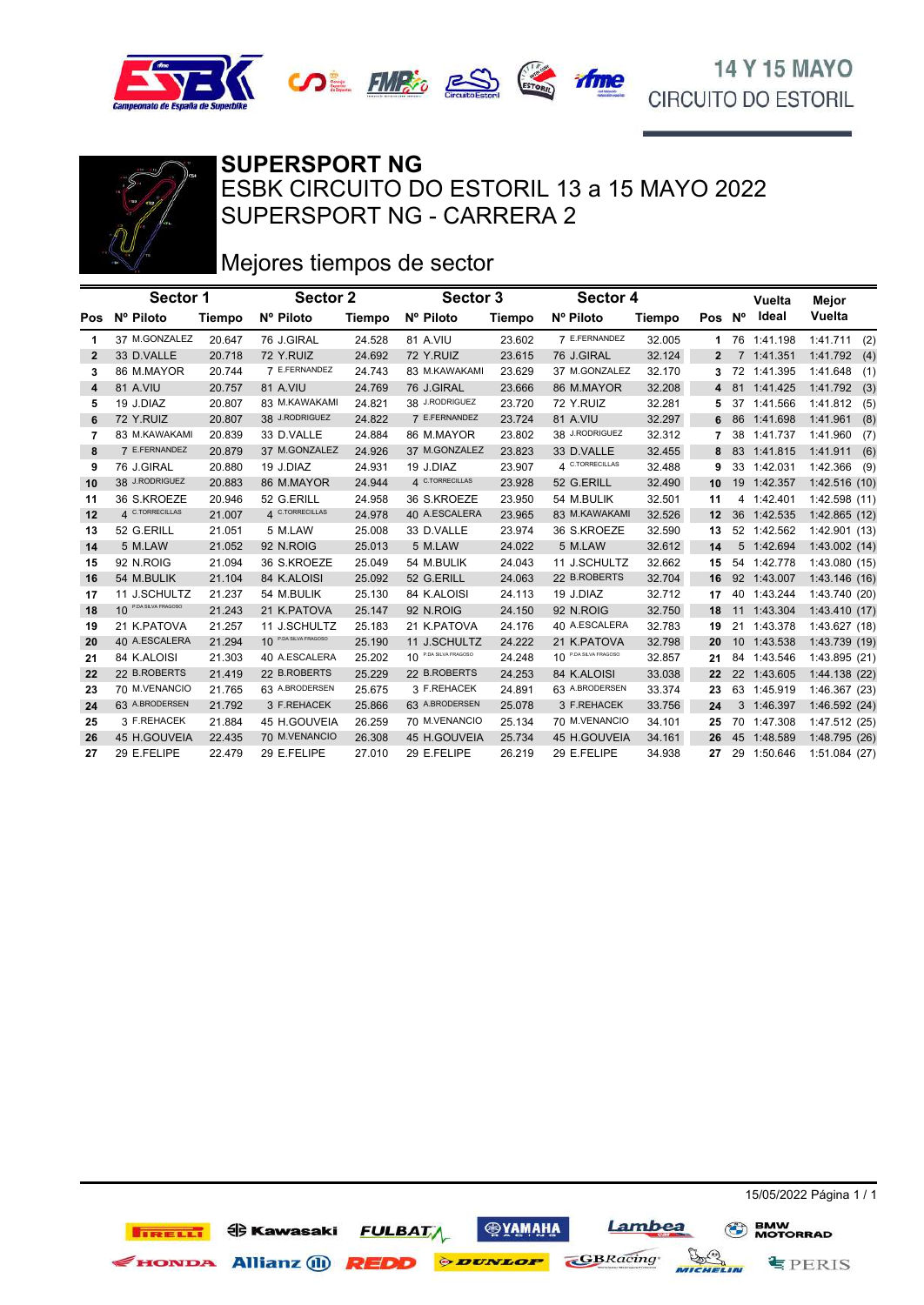





ESBK CIRCUITO DO ESTORIL 13 a 15 MAYO 2022 **SUPERSPORT NG**

SUPERSPORT NG - CARRERA 2 (17 Vlts., 71,1 km.)

Parrilla de salida

| 27<br><b>45 GOUVEIA, HENRIQUE</b> |                                    | <b>29 FELIPE, ENRIQUE</b><br>28    | 10              |
|-----------------------------------|------------------------------------|------------------------------------|-----------------|
|                                   | 70 VENANCIO, MIGUEL S.<br>26       |                                    |                 |
| 84 ALOISI, KIM<br>124             |                                    | <b>63 BRODERSEN, ALEX CH</b><br>25 | 9               |
|                                   | 3 REHACEK, FILIP<br>123            | <b>22 ROBERTS, BRETT</b><br>22     | 8               |
| 121<br>40 ESCALERA. AARON         | 11 SCHULTZ, JARED KAR<br><b>20</b> |                                    |                 |
| 10 DA SILVA FRAGOSO, F<br>18      |                                    | 92 ROIG, NIL<br>19                 | $\overline{7}$  |
|                                   | 117<br><b>21 PATOVA, KIMI</b>      | 52 ERILL, GUILLEM<br>16            | $6\overline{6}$ |
| 15<br><b>36 KROEZE, SANDER</b>    | <b>2 VUGRINEC. MARTIN</b><br>14    |                                    |                 |
| 12<br><b>86 MAYOR, MARIO</b>      |                                    | <b>54 BULIK, MICHAL</b><br>13      | 5 <sub>1</sub>  |
|                                   | 37 GONZALEZ, MAURO<br>111          | <b>33 VALLE, DANIEL</b><br>110     | $\overline{4}$  |
| <b>5 LAW, MASON</b><br>l9         | 4 TORRECILLAS, CARLOS<br>l8        |                                    |                 |
| l6<br>19 DIAZ, JOAN               |                                    | 38 RODRIGUEZ. JUAN                 | 3 <sup>1</sup>  |
|                                   | 76 GIRAL, JULIAN<br>l5             | <b>72 RUIZ, YERAY</b>              | $\overline{2}$  |
| Iз<br><b>7 FERNANDEZ. ERIC</b>    | 81 VIU, ALEIX<br>l2                |                                    |                 |
|                                   |                                    | 83 KAWAKAMI, MEIKON Y              | $\blacksquare$  |
|                                   |                                    | <b>Pole</b>                        |                 |

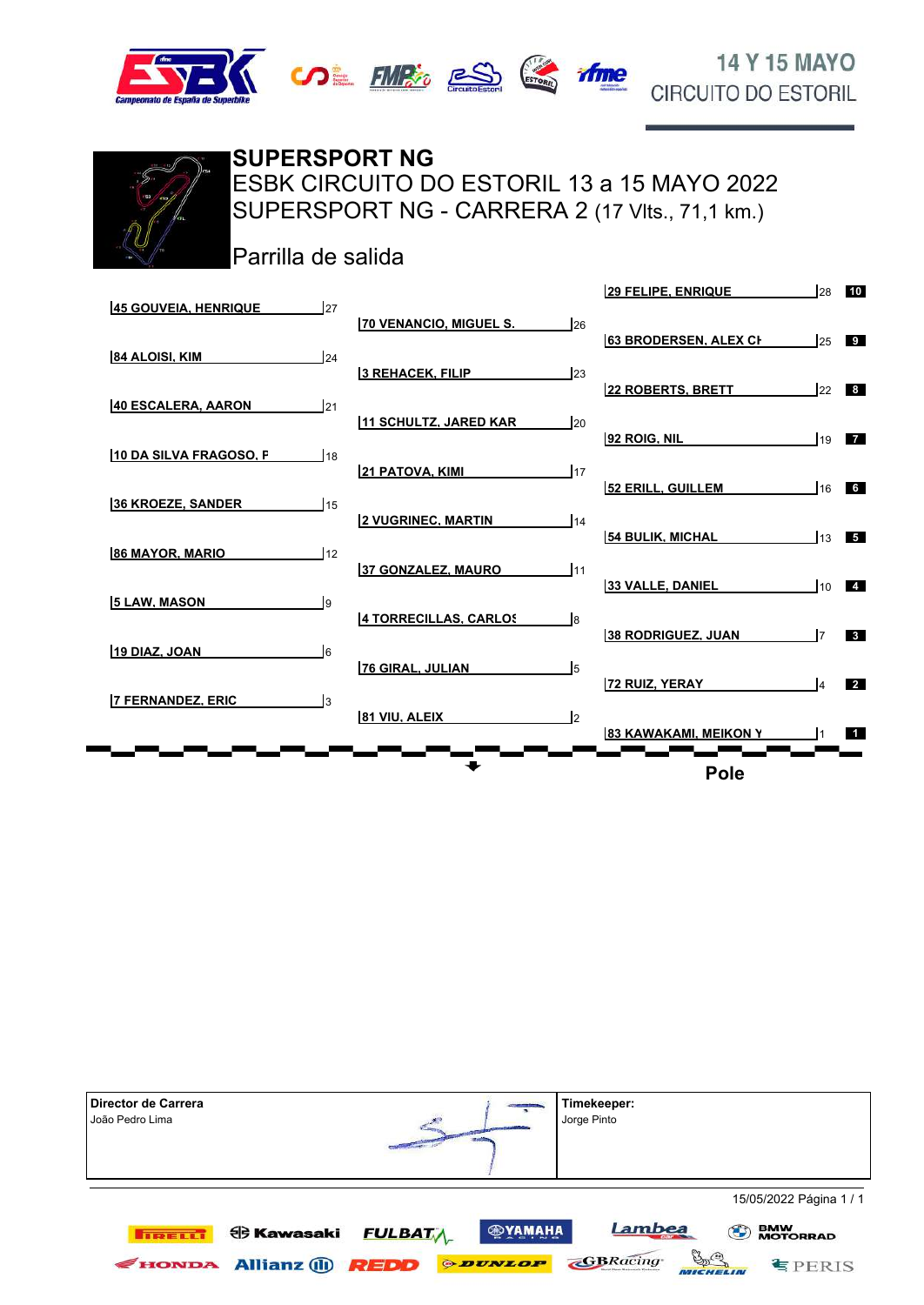







#### **SUPERSPORT NG**

SUPERSPORT NG - CARRERA 2 ESBK CIRCUITO DO ESTORIL 13 a 15 MAYO 2022

Planing

|                |              | ≡∎             |                          | VIt.           |                |                |                |                |                |                |                |                |                |                                    |                |                               |                               |                                     |                               |  |
|----------------|--------------|----------------|--------------------------|----------------|----------------|----------------|----------------|----------------|----------------|----------------|----------------|----------------|----------------|------------------------------------|----------------|-------------------------------|-------------------------------|-------------------------------------|-------------------------------|--|
| N°             | Pos          | ъă             | $\overline{\phantom{0}}$ | $\sim$         | S              | 4              | 5              | $\circ$        | Ľ              | $\infty$       | ၜ              | S              | ≑              | $\sim$<br>$\overline{\phantom{0}}$ | ო<br>٠         | 4<br>$\overline{\phantom{0}}$ | 5<br>$\overline{\phantom{0}}$ | $\circ$<br>$\overline{\phantom{0}}$ | Ľ<br>$\overline{\phantom{0}}$ |  |
| 83             | 1            | 83             | 76                       | 81             | 81             | 81             | 72             | 72             | 72             | 81             | 81             | 72             | 76             | 81                                 | 81             | 81                            | 81                            | 72                                  | 72                            |  |
| 81             | $\mathbf{2}$ | 81             | 83                       | 72             | 72             | 72             | 81             | 81             | 81             | 76             | 72             | 81             | 72             | 72                                 | 72             | 72                            | 72                            | 76                                  | 76                            |  |
| $\overline{7}$ | 3            | $\overline{7}$ | 81                       | $\overline{7}$ | $\overline{7}$ | $\overline{7}$ | 76             | 76             | 76             | 72             | 76             | 76             | 81             | 76                                 | 76             | 76                            | 76                            | 81                                  | 86                            |  |
| 72             | 4            | 72             | 72                       | 76             | 76             | 76             | $\overline{7}$ | $\overline{7}$ | $\overline{7}$ | $\overline{7}$ | $\overline{7}$ | $\overline{7}$ | $\overline{7}$ | $\overline{7}$                     | $\overline{7}$ | $\overline{7}$                | $\overline{7}$                | $\overline{7}$                      | 38                            |  |
| 76             | 5            | 76             | $\overline{7}$           | 4              | 4              | 38             | 38             | 38             | 38             | 38             | 38             | 38             | 37             | 86                                 | 86             | 86                            | 37                            | 37                                  | 81                            |  |
| 19             | 6            | 19             | 4                        | 86             | 38             | 4              | 37             | 37             | 37             | 37             | 37             | 37             | 86             | 37                                 | 38             | 37                            | 86                            | 86                                  | 4                             |  |
| 38             | 7            | 38             | 5                        | 5              | 86             | 86             | 86             | 86             | 86             | 86             | 86             | 86             | 38             | 38                                 | 37             | 38                            | 38                            | 38                                  | 36                            |  |
| $\overline{4}$ | 8            | 4              | 38                       | 38             | 37             | 37             | 4              | 4              | 4              | 4              | 4              | 4              | $\overline{4}$ | 4                                  | 4              | 4                             | 4                             | 4                                   | 52                            |  |
| 5              | 9            | 5              | 86                       | 37             | 33             | 33             | 33             | 33             | 33             | 33             | 33             | 33             | 33             | 33                                 | 36             | 36                            | 36                            | 36                                  | 33                            |  |
| 33             | 10           | 33             | 37                       | 33             | 5              | 52             | 5              | 36             | 36             | 36             | 36             | 52             | 52             | 52                                 | 52             | 52                            | 52                            | 52                                  | 5                             |  |
| 37             | 11           | 37             | 33                       | 54             | 52             | 5              | 52             | 52             | 52             | 52             | 52             | 36             | 36             | 36                                 | 5              | 5                             | 33                            | 33                                  | 54                            |  |
| 86             | 12           | 86             | 54                       | 52             | 36             | 36             | 36             | 5              | 5              | 5              | 5              | 5              | 5              | 5                                  | 33             | 33                            | 5                             | 5                                   | 19                            |  |
| 54             | 13           | 54             | 92                       | 92             | 92             | 92             | 92             | 92             | 92             | 92             | 92             | 92             | 54             | 54                                 | 54             | 54                            | 54                            | 54                                  | 37                            |  |
| $\overline{2}$ | 14           | $\overline{2}$ | 52                       | 36             | 54             | 54             | 54             | 54             | 54             | 54             | 54             | 54             | 92             | 92                                 | 92             | 92                            | 19                            | 19                                  | 21                            |  |
| 36             | 15           | 36             | 36                       | 10             | 10             | 84             | 84             | 10             | 10             | 84             | 11             | 84             | 19             | 19                                 | 19             | 19                            | 10                            | 21                                  | 10                            |  |
| 52             | 16           | 52             | 22                       | 22             | 84             | 10             | 10             | 84             | 84             | 10             | 10             | 10             | 22             | 84                                 | 10             | 10                            | 21                            | 10                                  | 40                            |  |
| 21             | 17           | 21             | 10                       | 84             | 22             | 22             | 11             | 11             | 11             | 11             | 84             | 40             | 84             | 10                                 | 84             | 21                            | 40                            | 40                                  | 84                            |  |
| 10             | 18           | 10             | 84                       | 11             | 11             | 11             | 22             | 21             | 22             | 40             | 40             | 11             | 10             | 21                                 | 21             | 40                            | 84                            | 84                                  | 83                            |  |
| 92             | 19           | 92             | 21                       | 21             | 21             | 21             | 21             | 22             | 40             | 22             | 22             | 22             | 21             | 40                                 | 40             | 84                            | 11                            | 11                                  | 11                            |  |
| 11             | 20           | 11             | 11                       | 40             | 40             | 40             | 40             | 40             | 21             | 21             | 21             | 21             | 11             | 22                                 | 22             | 11                            | 83                            | 83                                  | 22                            |  |
| 40             | 21           | 40             | 40                       | 63             | 3              | 19             | 19             | 19             | 19             | 19             | 19             | 19             | 40             | 11                                 | 11             | 22                            | 22                            | 22                                  | 63                            |  |
| 22             | 22           | 22             | 63                       | 3              | 63             | 3              | 63             | 63             | 63             | 83             | 83             | 83             | 83             | 83                                 | 83             | 83                            | 63                            | 63                                  |                               |  |
| 3              | 23           | 3              | 3                        | 70             | 19             | 63             | 3              | 3              | 3              | 63             | 63             | 63             | 63             | 63                                 | 63             | 63                            | 92                            | 70                                  |                               |  |
| 84             | 24           | 84             | 70                       | 19             | 70             | 70             | 83             | 83             | 83             | 3              | 3              | 70             | 70             | 70                                 | 70             | 70                            | 70                            | 45                                  |                               |  |
| 63             | 25           | 63             | 29                       | 45             | 45             | 83             | 70             | 70             | 70             | 70             | 70             | 3              | 45             | 29                                 | 29             | 29                            | 45                            | 29                                  |                               |  |
| 70             | 26           | 70             | 45                       | 29             | 29             | 45             | 45             | 45             | 45             | 45             | 45             | 45             | 29             | 45                                 | 45             | 45                            | 29                            |                                     |                               |  |
| 45             | 27           | 45             | 19                       | 83             | 83             | 29             | 29             | 29             | 29             | 29             | 29             | 29             |                |                                    |                |                               |                               |                                     |                               |  |
| 29             | 28           | 29             |                          |                |                |                |                |                |                |                |                |                |                |                                    |                |                               |                               |                                     |                               |  |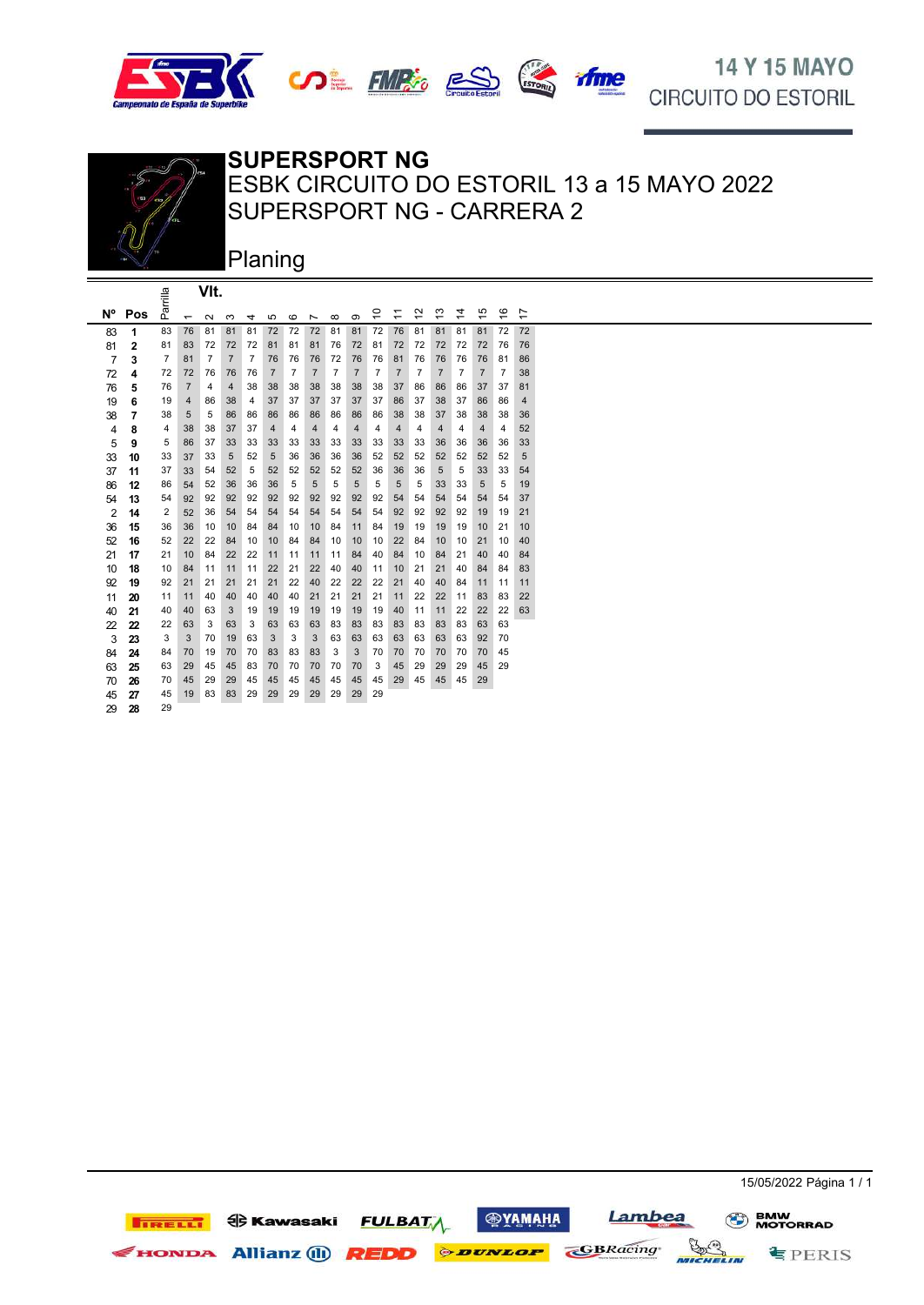







#### **SUPERSPORT NG**

ESBK CIRCUITO DO ESTORIL 13 a 15 MAYO 2022 Después de SUPERSPORT NG - CARRERA 2

### Velociad máxima del evento

| Nº Piloto                        | Equipo                        | Moto            | Clase            | V.Max | VIt.           | Sesión             |
|----------------------------------|-------------------------------|-----------------|------------------|-------|----------------|--------------------|
| 92 NIL ROIG                      | <b>GMFUEL VRC TEAM</b>        | YAMAHA          | SS <sub>NG</sub> | 281.7 | 4              | SUPERSPORT NG - EN |
| <b>72 YERAY RUIZ</b>             | YAMAHA MS RACING              | YAMAHA          | SS <sub>NG</sub> | 279.6 | 8              | SUPERSPORT NG - EN |
| <b>4 CARLOS TORRECILLAS</b>      | <b>TRT TEAM</b>               | YAMAHA          | STCK600          | 278.2 | 9              | SUPERSPORT NG - EN |
| <b>52 GUILLEM ERILL</b>          | DEZA - BOX 77 RACING TEAM     | <b>KAWASAKI</b> | SS <sub>NG</sub> | 277.5 | 12             | SUPERSPORT NG - EN |
| <b>19 JOAN DIAZ</b>              | <b>I+DENT RACING TEAM</b>     | YAMAHA          | SS <sub>NG</sub> | 276.8 | 11             | SUPERSPORT NG - CA |
| <b>22 BRETT ROBERTS</b>          | <b>I+DENT RACING TEAM</b>     | YAMAHA          | STCK600          | 276.1 | $\overline{2}$ | SUPERSPORT NG - EN |
| <b>33 DANIEL VALLE</b>           | <b>SP57 RACING TEAM</b>       | YAMAHA          | SS <sub>NG</sub> | 276.1 | 3              | SUPERSPORT NG - EN |
| <b>7 ERIC FERNANDEZ</b>          | <b>TEAM SPEED RACING</b>      | <b>KAWASAKI</b> | STCK600          | 276.1 | 2              | SUPERSPORT NG - C/ |
| 83 MEIKON YUJI KAWAKAMI          | YAMAHA MS RACING              | YAMAHA          | SS <sub>NG</sub> | 276.1 | 11             | SUPERSPORT NG - EN |
| 10 PEDRO MIGUEL DA SILVA FRAGOSO | STAND OS PUTOS RACING TEAM    | YAMAHA          | STCK600          | 275.4 | 3              | SUPERSPORT NG - EN |
| <b>21 KIMI PATOVA</b>            | YAMAHA GV STRATOS             | YAMAHA          | STCK600          | 275.4 | 17             | SUPERSPORT NG - EN |
| <b>36 SANDER KROEZE</b>          | <b>EASYRACE TEAM</b>          | YAMAHA          | SS <sub>NG</sub> | 275.4 | 11             | SUPERSPORT NG - EN |
| <b>37 MAURO GONZALEZ</b>         | <b>SP57 RACING TEAM</b>       | YAMAHA          | SS <sub>NG</sub> | 275.4 | 17             | SUPERSPORT NG - EN |
| <b>38 JUAN RODRIGUEZ</b>         | <b>CUNA CAMPEONES</b>         | YAMAHA          | SS <sub>NG</sub> | 274.7 | 2              | SUPERSPORT NG - EN |
| <b>5 MASON LAW</b>               | <b>NEW2 PROJECT</b>           | YAMAHA          | STCK600          | 274.7 | 9              | SUPERSPORT NG - EN |
| <b>76 JULIAN GIRAL</b>           | ARCO MOTOR UNIVERSITY TEAM    |                 | SS <sub>NG</sub> | 274.7 | 13             | SUPERSPORT NG - CA |
| <b>86 MARIO MAYOR</b>            | ANDOTRANS TEAM TORRENTÓ       | YAMAHA          | SS <sub>NG</sub> | 273.3 | 14             | SUPERSPORT NG - EN |
| <b>81 ALEIX VIU</b>              | ANDOTRANS TEAM TORRENTÓ       | YAMAHA          | SS <sub>NG</sub> | 272.7 | 11             | SUPERSPORT NG - EN |
| <b>2 MARTIN VUGRINEC</b>         | <b>MDR FERQUEST - UNIOR</b>   | YAMAHA          | SS <sub>NG</sub> | 272.0 | 14             | SUPERSPORT NG - EN |
| <b>8NV VASCO CORREIA</b>         | TEAM MOTOCLUBE LOULE CONCELHO | <b>KAWASAKI</b> | STCK600          | 272.0 | 2              | SUPERSPORT NG - EN |
| <b>3 FILIP REHACEK</b>           | <b>SKX CARDOSO RACING</b>     | YAMAHA          | SS <sub>NG</sub> | 271.3 | 3              | SUPERSPORT NG - EN |
| <b>54 MICHAL BULIK</b>           | <b>NEW2 PROJECT</b>           | YAMAHA          | STCK600          | 271.3 | 13             | SUPERSPORT NG - EN |
| <b>84 KIM ALOISI</b>             | MVAGUSTA FORWARD JUNIOR TEAM  |                 | SS <sub>NG</sub> | 271.3 | 4              | SUPERSPORT NG - EN |
| <b>11 JARED KARL SCHULTZ</b>     | <b>TEAM MONEX ASAP WORLD</b>  | YAMAHA          | STCK600          | 269.3 | 5              | SUPERSPORT NG - CA |
| <b>45 HENRIQUE GOUVEIA</b>       | <b>FRAMMENTI RACING TEAM</b>  | YAMAHA          | SS <sub>NG</sub> | 268.7 | 14             | SUPERSPORT NG - EN |
| 63 ALEX CHRISTIAN BRODERSEN      | <b>SP57 RACING TEAM</b>       | YAMAHA          | STCK600          | 268.0 | 8              | SUPERSPORT NG - EN |
| 70 MIGUEL S. VENANCIO            | YAMAHA MS RACING              | YAMAHA          | STCK600          | 267.4 | 7              | SUPERSPORT NG - EN |
| <b>40 AARON ESCALERA</b>         | YAMAHA GV STRATOS             | YAMAHA          | STCK600          | 266.1 | 5              | SUPERSPORT NG - CA |
| <b>29 ENRIQUE FELIPE</b>         | YAMAHA GV STRATOS             | YAMAHA          | STCK600          | 264.2 | 14             | SUPERSPORT NG - EN |

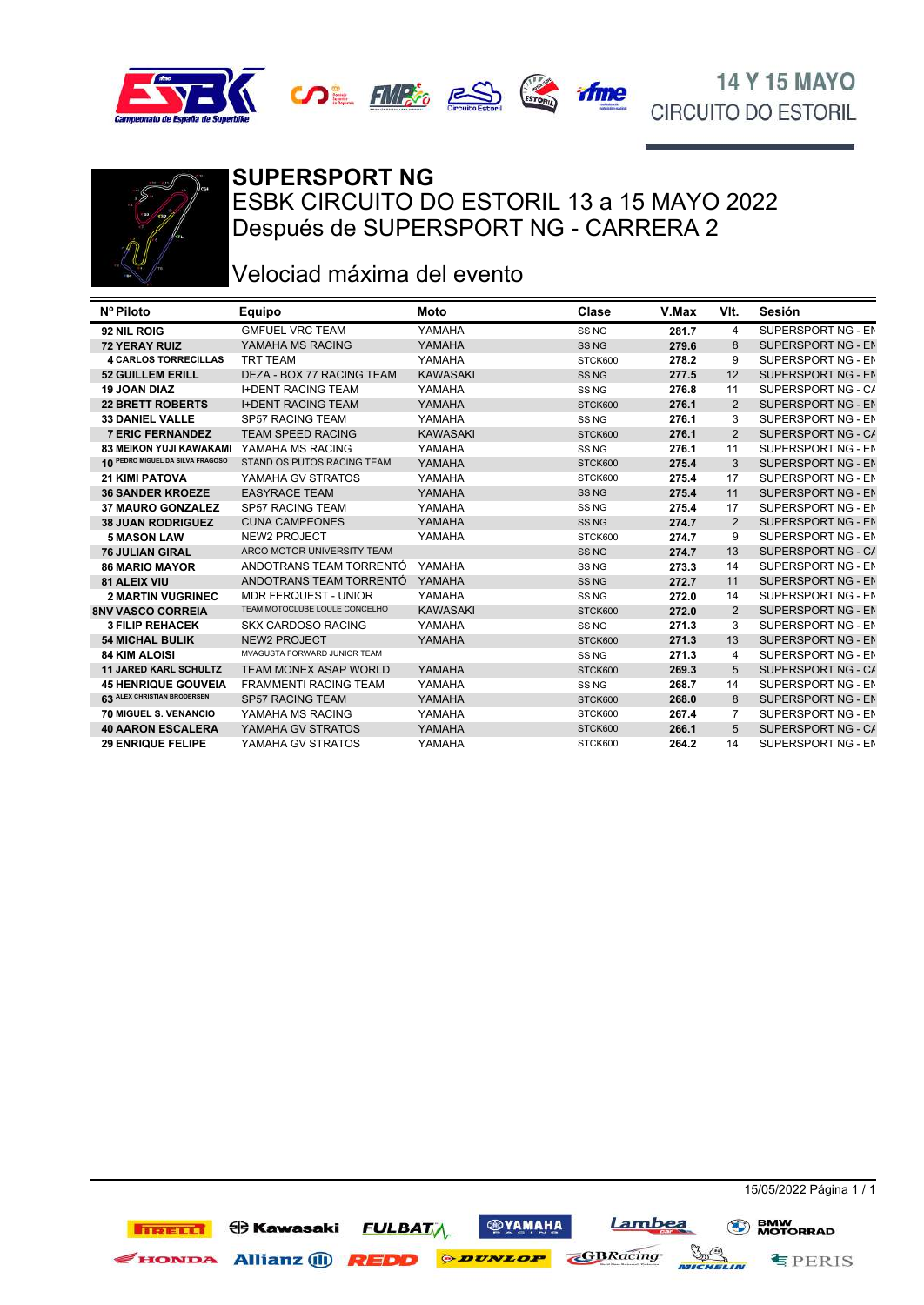





#### SUPERSPORT NG - CARRERA 2 ESBK CIRCUITO DO ESTORIL 13 a 15 MAYO 2022 **SUPERSPORT NG**

## Secuencia de vueltas rápidas

| T. Sesión | Nº Piloto            | Equipo                  | Moto   | Clase            | Tiempo   | Km/h  | VIt.           |
|-----------|----------------------|-------------------------|--------|------------------|----------|-------|----------------|
| 3:29.435  | <b>81 ALEIX VIU</b>  | ANDOTRANS TEAM TORRENTO | YAMAHA | SS NG            | 1:42.624 | 146.7 |                |
| 5:11.309  | <b>81 ALEIX VIU</b>  | ANDOTRANS TEAM TORRENTÓ | YAMAHA | SS NG            | 1:41.874 | 147.8 | 3              |
| 6:53.101  | <b>81 ALEIX VIU</b>  | ANDOTRANS TEAM TORRENTÓ | YAMAHA | SS NG            | 1:41.792 | 147.9 | 4              |
| 6:53.198  | <b>72 YERAY RUIZ</b> | YAMAHA MS RACING        | YAMAHA | SS <sub>NG</sub> | 1:41.648 | 148.1 | $\overline{4}$ |